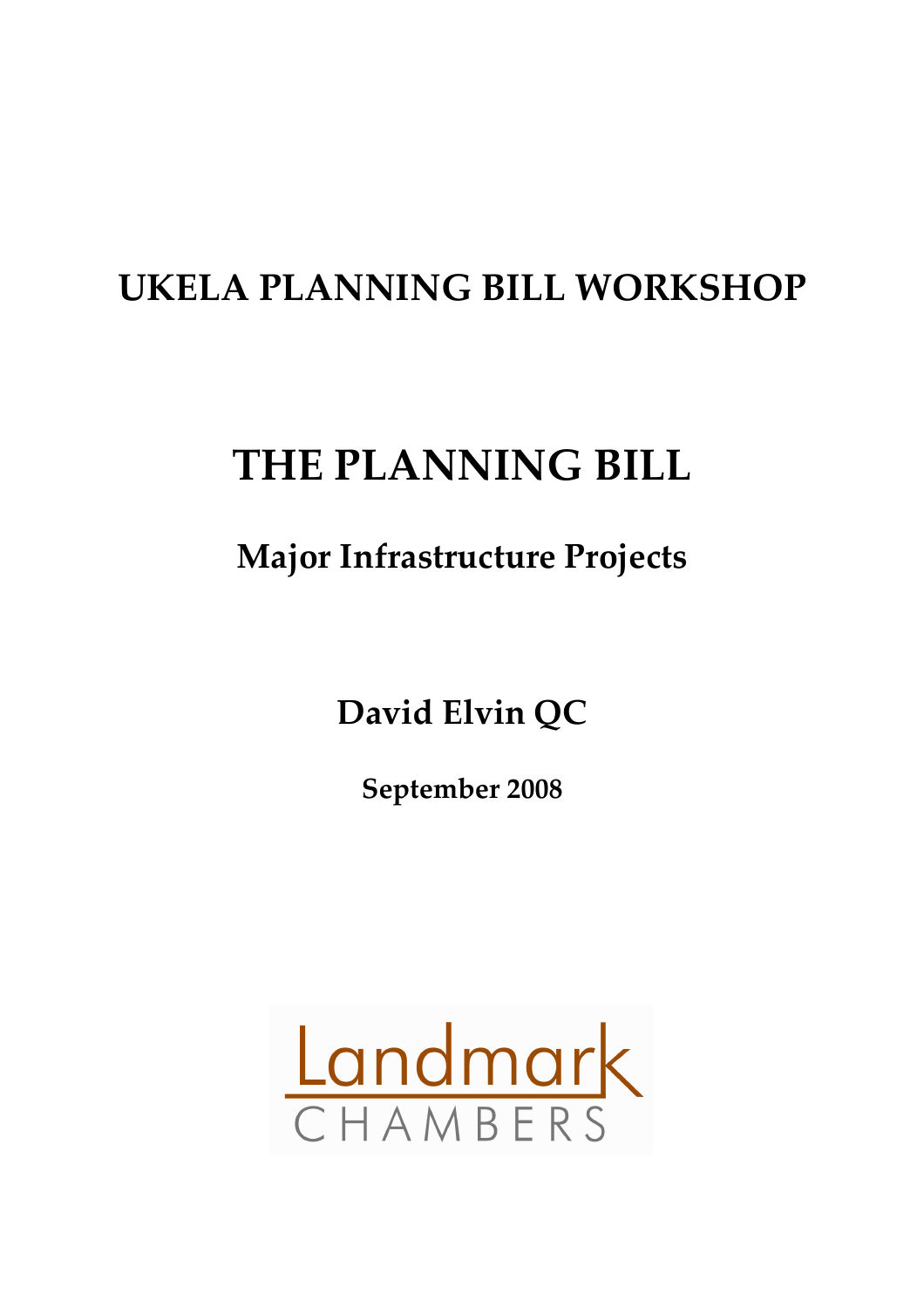#### **THE PLANNING BILL: MAJOR INFRASTRUCTURE PROPOSALS**

#### **UKELA PLANNING WORKSHOP**

## **David Elvin QC<sup>1</sup>**

#### **Introduction**

- 1. The Planning Bill was introduced in the House of Commons on 27 November 2007. It builds on the proposals contained in the White Paper (May 2007) *Planning for a Sustainable Future* ("**the White Paper**"), which followed Kate Barker's review and report *Review of Land Use Planning* (December 2006) ("**The Barker Report**") and focuses primarily on a number of initiatives intended to streamline the planning system.
- 2. The major part of the Bill introduces a new system for approving "nationally significant infrastructure projects", e.g. waste facilities and harbours. The Government's stated objective is to streamline these decisions and to avoid long public inquiries.
- 3. References to the Bill in this paper are to the provisions of the most up‐to‐date version available, namely the version currently being considered by the House of Lords as brought from the House of Commons on 26 June 2008.
- 4. In summary, the current form of the Bill provides that:
	- (1) Decisions whether to permit "nationally significant infrastructure projects" will be based on new national policy statements produced by the Government which "*would establish the national case for infrastructure development and set the policy framework for infrastructure planning commission decisions*";
	- (2) Decisions on nationally significant infrastructure projects<sup>2</sup> will be taken by a new Infrastructure Planning Commission ("IPC"). The White Paper stated that "*national policy statements would be the primary consideration for the infrastructure planning commission in determining applications for development consent for nationally significant infrastructure projects, though it would be possible for the commission to reject an application which was consistent with the national policy statement in certain circumstances*";

 $2$  See the definition in clause 14 and the detailed provisions covering the various categories in clauses 15-29.



 $1$  This comprises an updated version of parts of the paper given prior to Commons Third Reading at the UKELA Annual Conference 2008 at Canterbury. There have been a number of significant changes since then.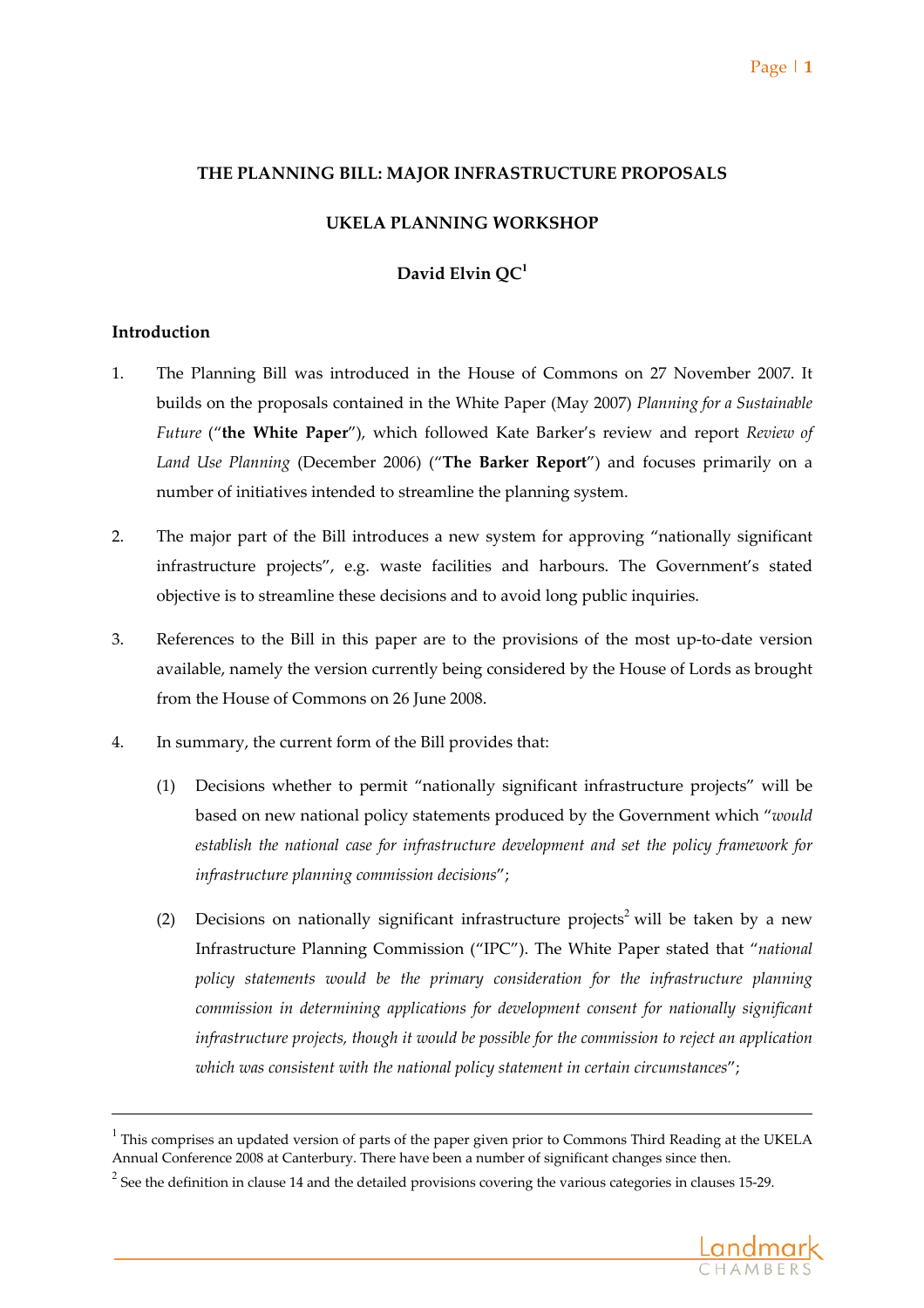- (3) Such projects are subject to a new requirement for "development consent"<sup>3</sup>, which can include a very wide variety of orders including those relating to compulsory purchase, highways
- (4) The hearing and decision making process by the IPC will be timetabled and control of the process will be in the hands of the Commission. It will be the Commission (whether sitting as a Panel or as a single commissioner) which will have the primary role of examining oral evidence and its consent will be required for interested parties to ask questions $\degree$ ;
- (5) The Secretary of State will no longer have the final say on major infrastructure projects except in limited cases where the application falls outside a  $NPS<sup>5</sup>$  or where, for narrowly defined reasons, the Secretary of State is able to intervene $^6;$
- (6) A Community Infrastructure Levy on developments would be introduced to raise money to pay for facilities such as schools and hospitals needed in consequence of new developments;
- (7) Planning applications for minor developments, and similar lawful development certificate and listed building applications, to be determined by planning officers and appeals would be heard by a panel of local councillors rather than by the normal appeal process to the Secretary of State<sup>7</sup>;
- (8) Other "streamlining" proposals are put forward, e.g. amendments to the power to override rights under s. 237 TCPA and similar $^8$ , and the determination of the mode of determining appeals<sup>9</sup> - while the provisions require the appellant/applicant and planning authority to be notified of the decision, they do not entitle them to be consulted as to the mode of determination. The Secretary of State's consultation as to this change was generally negative, but clearly that has proved no obstacle to DCLG proceeding and even though in many cases the Secretary of State/PINS are not best placed to make judgments as to the mode of determination at the stage at which such decisions usually have to be made. Criteria are to be published as to how this power



 $3$  Clause 30. The TCPA definition of "development" is applicable – see clause 31.

 $4$  Clause 92(4) and (7). 92(7) contains the presumption in favour of examination by the Commission.

 $<sup>5</sup>$  Clauses 72(2), 81(2)(b) and 100. The cases are those which are not cases where (using the drafting jargon) "*a*</sup> national policy statement has effect in relation to development of the description to which the application relates".

 $<sup>6</sup>$  Clause 106.</sup>

 $^7$  Clause 177-181.

<sup>8</sup> See clause <sup>188</sup> and Schedule 9.

 $<sup>9</sup>$  Clause 190.</sup>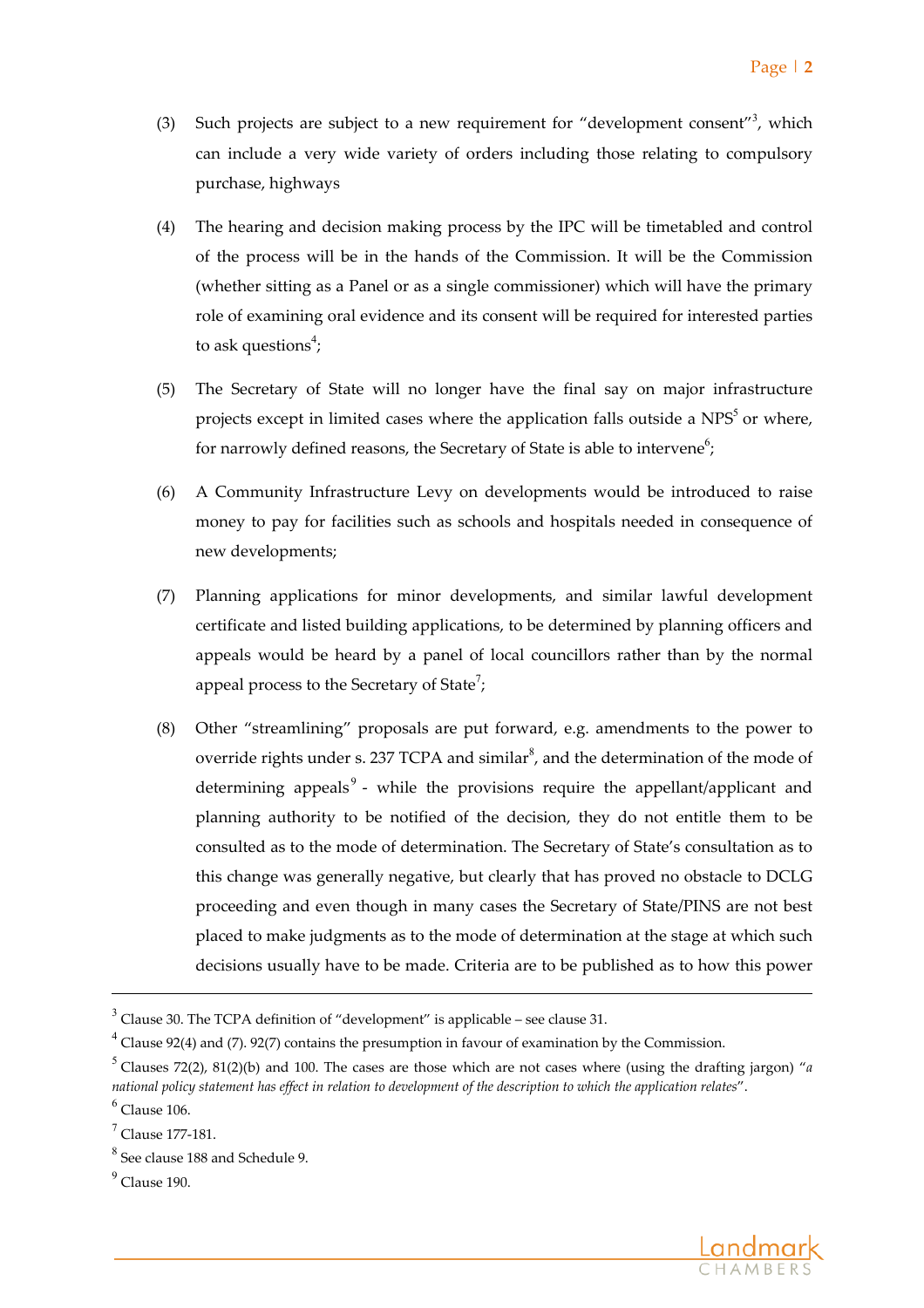should be exercised $10$ .

- 5. Undoubtedly, it is the proposals for the IPC and major infrastructure that has attracted the most attention since it marks a significant departure from the current planning system and its model of accountability. The current system places the primary responsibility for planning decisions at local authority level (subject to appeal), with the Secretary of State exercising residual and *ad hoc* jurisdiction over proposals considered significant enough to call-in, with the assistance of a report from a quasi-independent planning inspector. This democratically‐accountable mode of decision‐taking in planning (and compulsory purchase) received the endorsement of the House of Lords in terms of its compatibility with Article 6 of the European Convention on Human Rights ("ECHR") in *R (Alconbury Developments Ltd. & others) v. Secretary of State* [2003] 2 A.C. 295.
- 6. In the White Paper, the Government noted the difficulties which the planning system was creating in terms of delay and complexity (which had been highlighted in the Barker Report and elsewhere):

"1.20 The process for dealing with major infrastructure projects, from submission of the proposal to decision in particular, is too slow and complicated. It took seven years to get to a decision on Heathrow Terminal 5; more than six years to get to a decision on the North Yorkshire Power Line upgrade; nearly four years to get to a decision on Dibden Bay container terminal; and two and a half years to reach a decision on Staythorpe C gasfired power station. Prolonged procedures of this sort rarely result in better decision making but they do impose high costs, not only on promoters but also on other participants in the process. Delays can also result in years of blight for individuals and communities during which people are unable to move house or receive compensation. And they can put at risk the country's economic and environmental well‐being if, as a consequence, good development is delayed or investment and jobs go overseas rather than wait for modern infrastructure that is needed to support efficient business logistics."

7. Whilst, on the one hand, the importance of a system responsive to economic needs is emphasised, these are not the only concerns. The development plan system, still in the throes of implementation following the Planning and Compulsory Purchase Act 2004, has created resource and other difficulties (though scarcely touched in para. 1.20) and local communities are adversely affected (ironically, one suspects, partly a result of the 2004 reforms):

"1.21 Long, drawn out planning processes do not necessarily provide the best opportunities for people or communities to have their say or deliver the best outcomes in terms of social justice. Complex and lengthy consultation on local plans can lead to consultation fatigue while still failing to engage citizens effectively. The adversarial nature of the inquiry system for major infrastructure projects can be intimidating and



 $10$  Clause 190(6).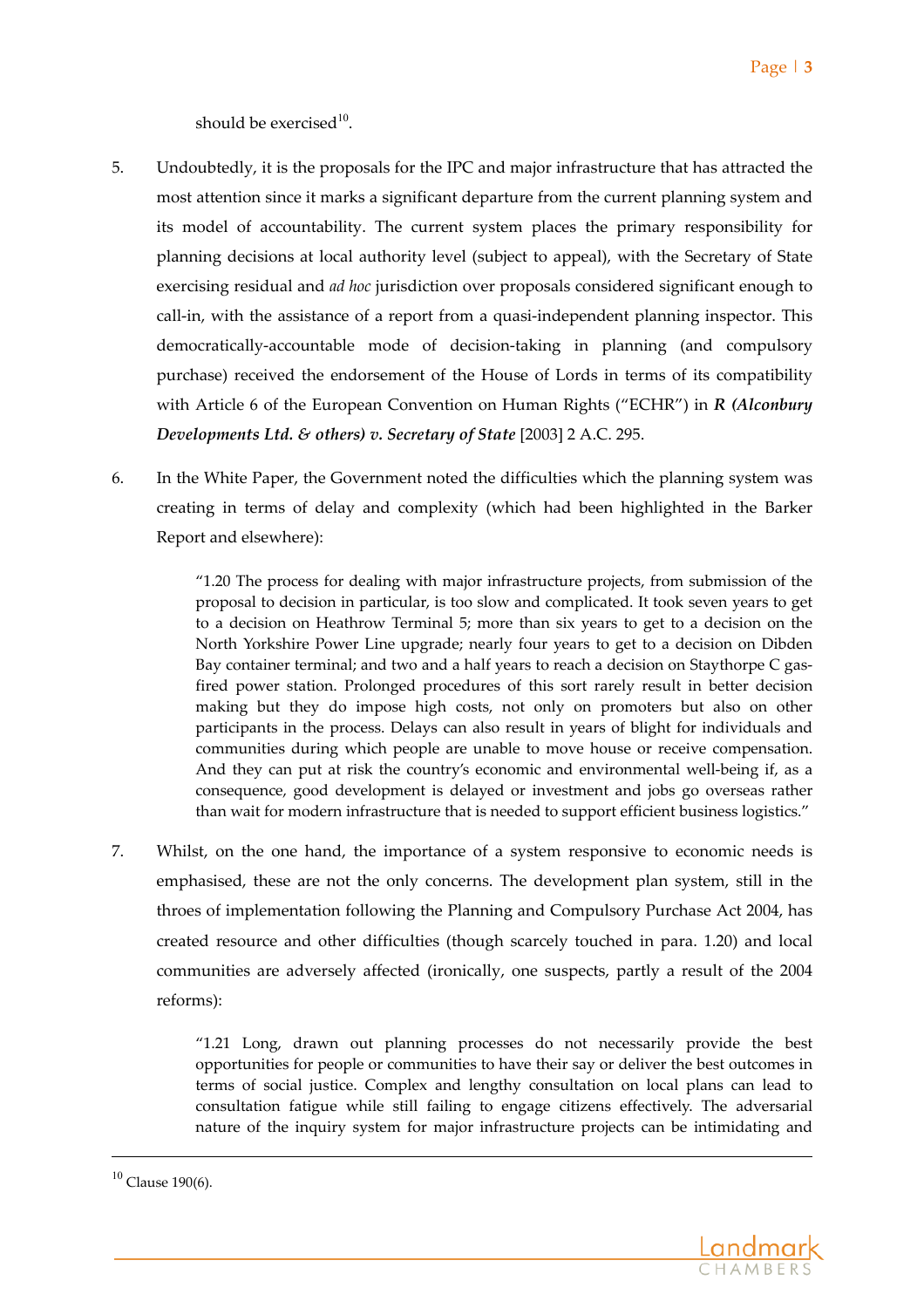make it difficult for local government, nongovernmental organisations (NGOs) and members of the public to participate effectively. The time and costs involved means it often favours the well‐resourced and well‐organised over less well‐off communities and citizens."

8. In one sense, it is hard to quarrel with the opening paragraph in the White Paper. It, however, somewhat harder to understand how these multi-faceted objectives are all to be met and what priorities accorded to each:

> "1.1 Planning is of fundamental importance to the quality of people's lives. When planning is done well it enables us to build thriving, healthy, sustainable communities where people want to work, shop, live or visit. It supports the economic development which is vital to create jobs and ensure our continuing prosperity as a nation. It helps us to protect our natural and historic environment and ensure everyone has access to green space and unspoiled countryside. It enables the delivery of essential infrastructure which allows us to travel and enjoy access to clean, affordable energy, water and waste facilities. And it supports us as individual citizens in improving our homes and property while protecting us from over‐intrusive development. Planning does all of this by helping us to ensure development meets economic, social and environmental objectives in an integrated and sustainable way."

- 9. As usual, the devil is in the detailed provisions and there remain stark questions to be asked about the extent to which environmental protection and the quality of decision‐ making must give way to economic objectives and speed of process in the further tinkering with the current development control system, which some regard as resulting in less community participation rather than more.
- 10. The case made on behalf of Government is that the Bill, as a whole, will make the planning system quicker, more transparent and will give communities a "far greater say". The Secretary of State argues that the current planning system for major infrastructure projects is struggling to deal with the challenges of the  $21<sup>st</sup>$  century –climate change, protecting the environment and the need for new homes. Planning decisions on major infrastructure projects are, she said, too slow. For example, Heathrow T5 took seven years to gain approval. The Government estimates that some  $£300$  million will be saved each year under the proposed new arrangements. The Minister's claims have not, however, gone unchallenged and opposition to the Bill has been mounting steadily. Sixty three Labour MPs signed a Commons motion opposing the plans to set up the IPC and the Government delayed a Commons debate on the Bill amid fears of a backbench rebellion. The first day of the Report Stage of the bill took place on 2 June and the second day was delayed until 25 June. This gave the Government time before the Third Reading to strike a deal with backbenchers that leaves the central objectives of the Bill intact, but makes some limited concessions. Importantly, an amendment seeking to allow ministers to have the final say

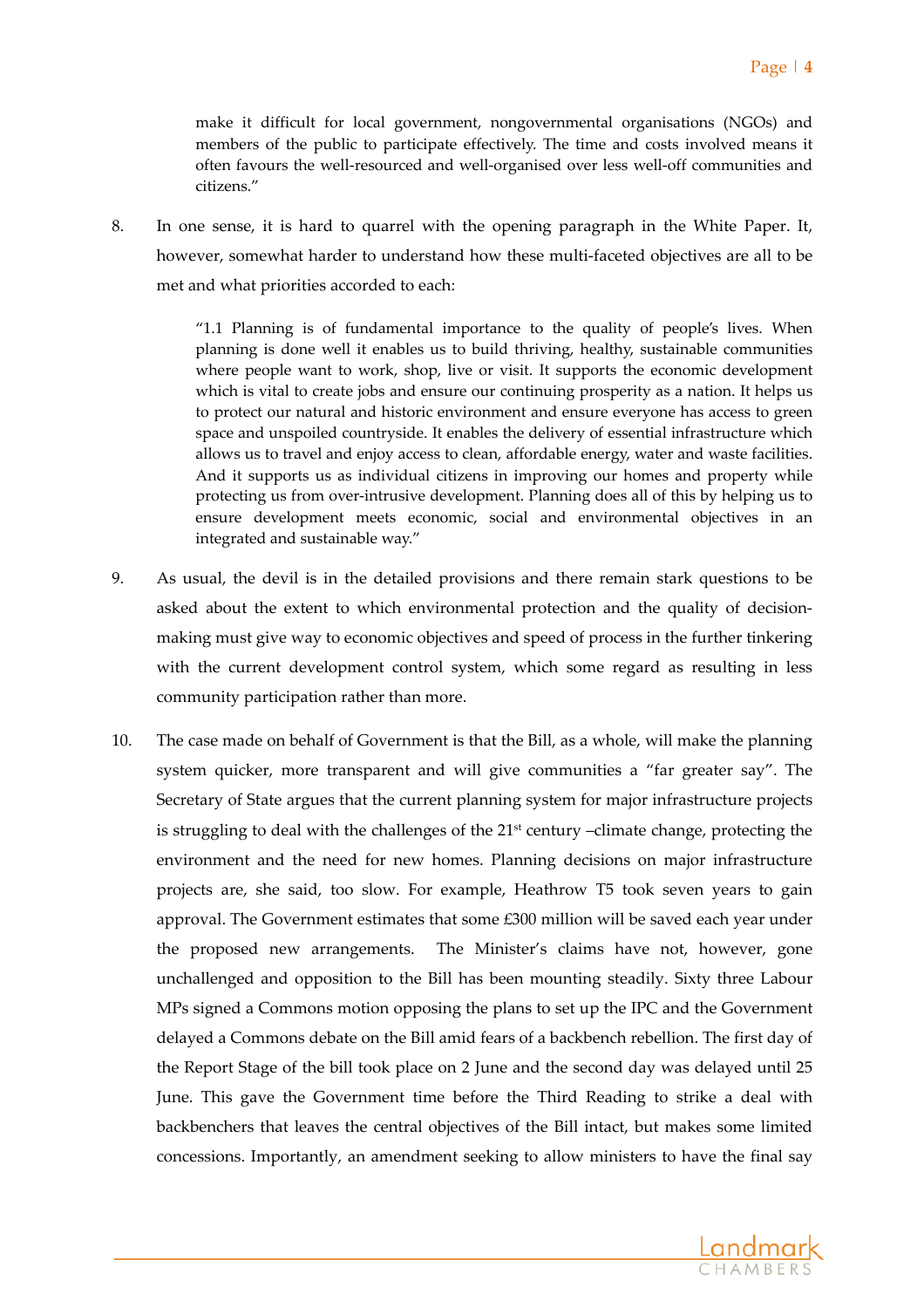on major infrastructure projects was rejected by 303 votes to 260 and an amendment seeking to permit oral representations to be made when such applications are determined was rejected by 306 votes to 262. The First and Second Readings have taken place in the House of Lords and the Committee stage is due to commence on 6 September. As I shall explain, these two central issues of democratic accountability and fair procedures are likely to dominate debate in the Lords this Autumn.

#### **The main proposals**

- 11. Currently, nationally important infrastructure projects are given development consent under a varied of statutory provisions. Development decisions relating to airports are taken according to the town and country planning legislation, but special statutory regimes exist for other types of infrastructure such as power stations, electricity line, pipe‐ line, ports (except where development extends beyond the shoreline), road and railways. Local planning authorities take development decisions pertaining to airports and the relevant Minister adjudicates upon applications for the necessary permissions in all other cases. The procedural arrangements under each of these mechanisms vary, but generally a local inquiry is conducted by a planning inspector in order to examine the proposed development in detail and to evaluate objections. The evidence is tested by means of crossexamination at inquiry, the inspector then writes a report making recommendations and the Minister decides whether or not to grant consent.
- 12. Parts 1 to 8 of the Bill will create a new system of development consent for nationally significant infrastructure projects. These are defined in Part 3 of the Bill by reference to categories of project and thresholds for each type of project. National significant infrastructure projects are defined in clause 14 of the Bill as follows $^{\rm 11}$ :

"(1) In this Act "nationally significant infrastructure project" means a project which consists of any of the following—

(a) the construction or extension of a generating station;

(b) the installation of an electric line above ground;

(c) development relating to underground gas storage facilities;

- (d) the construction or alteration of an LNG facility;
- (e) the construction or alteration of a gas reception facility;
- (f) the construction of a pipe‐line;
- (g) highway‐related development;
- (h) the construction or alteration of an airport;

 $11$  There have been modifications to this definition at the Report Stage. See Hansard HoC

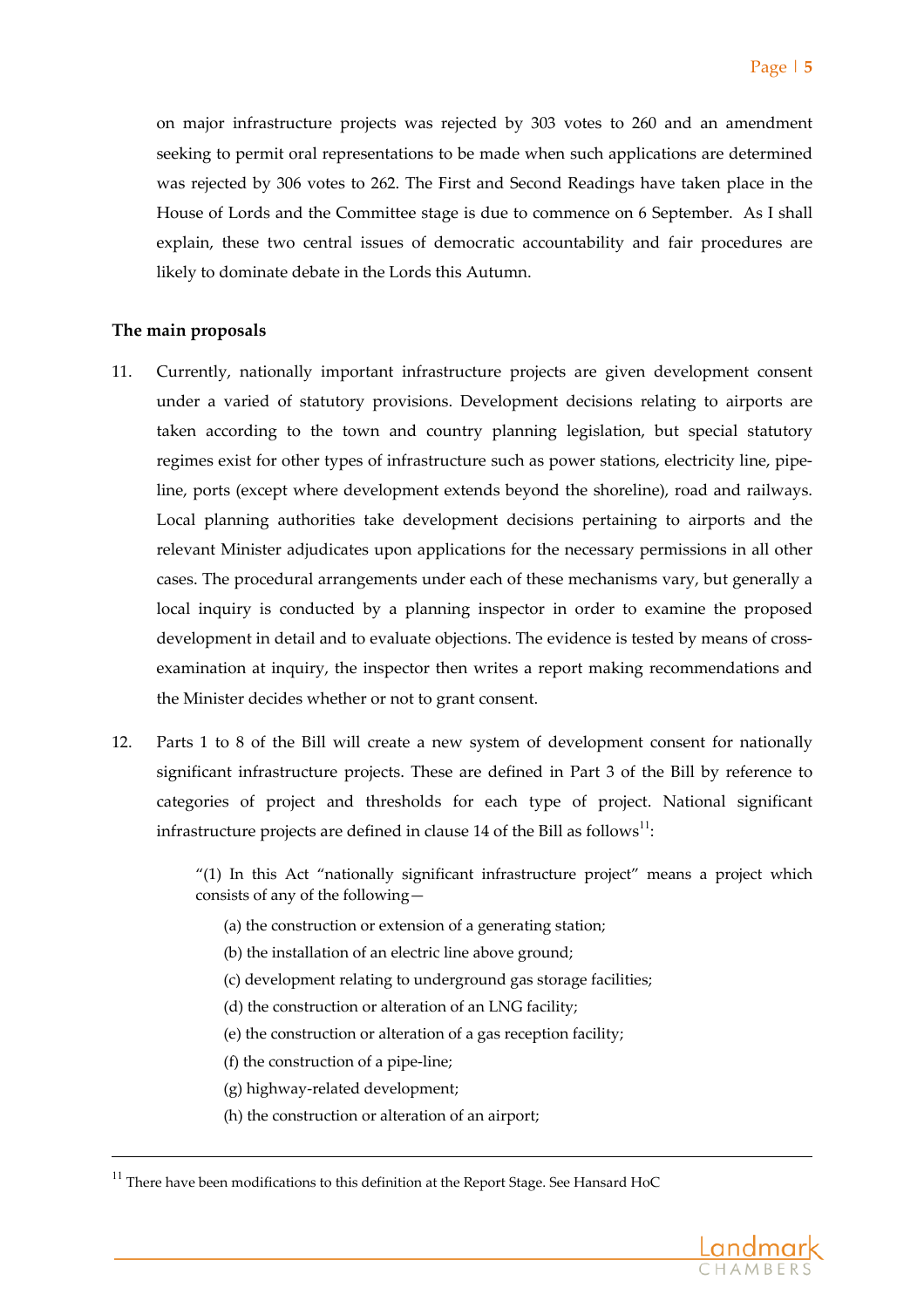- (i) the construction or alteration of harbour facilities;
- (j) the construction of a railway;
- (k) the construction or alteration of a rail freight interchange;
- (l) the construction or alteration of a dam or reservoir;
- (m) development relating to the transfer of water resources;
- (n) the construction or alteration of a waste water treatment plant;
- (o) the construction or alteration of a hazardous waste facility."
- 13. The Secretary of State may also (under subsection (3)) make an order which amends the categories of nationally important infrastructure project, subject to subsection 5 which provides that new types of project may only be added if they are in the fields of energy, transport, water, waste water or waste.
- 14. Clause 30 requires that "development consent"<sup>12</sup> be obtained for any development<sup>13</sup> to the extent that it is or forms part of a nationally significant infrastructure project. Development consent is to be obtained via the procedure outlined in the Bill. The requirement for development consent under the new provisions obviates the need to obtain planning permission, listed building consent and a range of other consents listed in clause 32.
- 15. The IPC, created under clause 1 of the Bill, will be given responsibility for *examining* all applications for development consent for nationally significant infrastructure projects. If there is a relevant national policy statement in force at the time of the application, then the IPC will have responsibility for *determining* the application except in the narrow category of cases where the Secretary of State may intervene under clauses 106‐109.
- 16. The IPC will give its development consent in the form of an order which may also confer other rights on developers such as the compulsory acquisition of land where this there is a compelling public interest, the creation, suspension and extinguishment of rights over land, allowing the abrogation or modification of agreements relating to land, the stopping up or diversion of highways, protecting property or interests of any person, the charging of tolls, for the payment of contributions and compensation and the submission of claims to arbitration.
- 17. See the very wide definition in s. 116 of what may be included in an order granting development consent, including "matters ancillary to the development for which consent is granted"<sup>14</sup> and "associated development"<sup>15</sup>.



 $12$  Defined by clause 116.

 $13$  Clause 31 – applies the TCPA meaning.

 $^{14}$  Clause 116.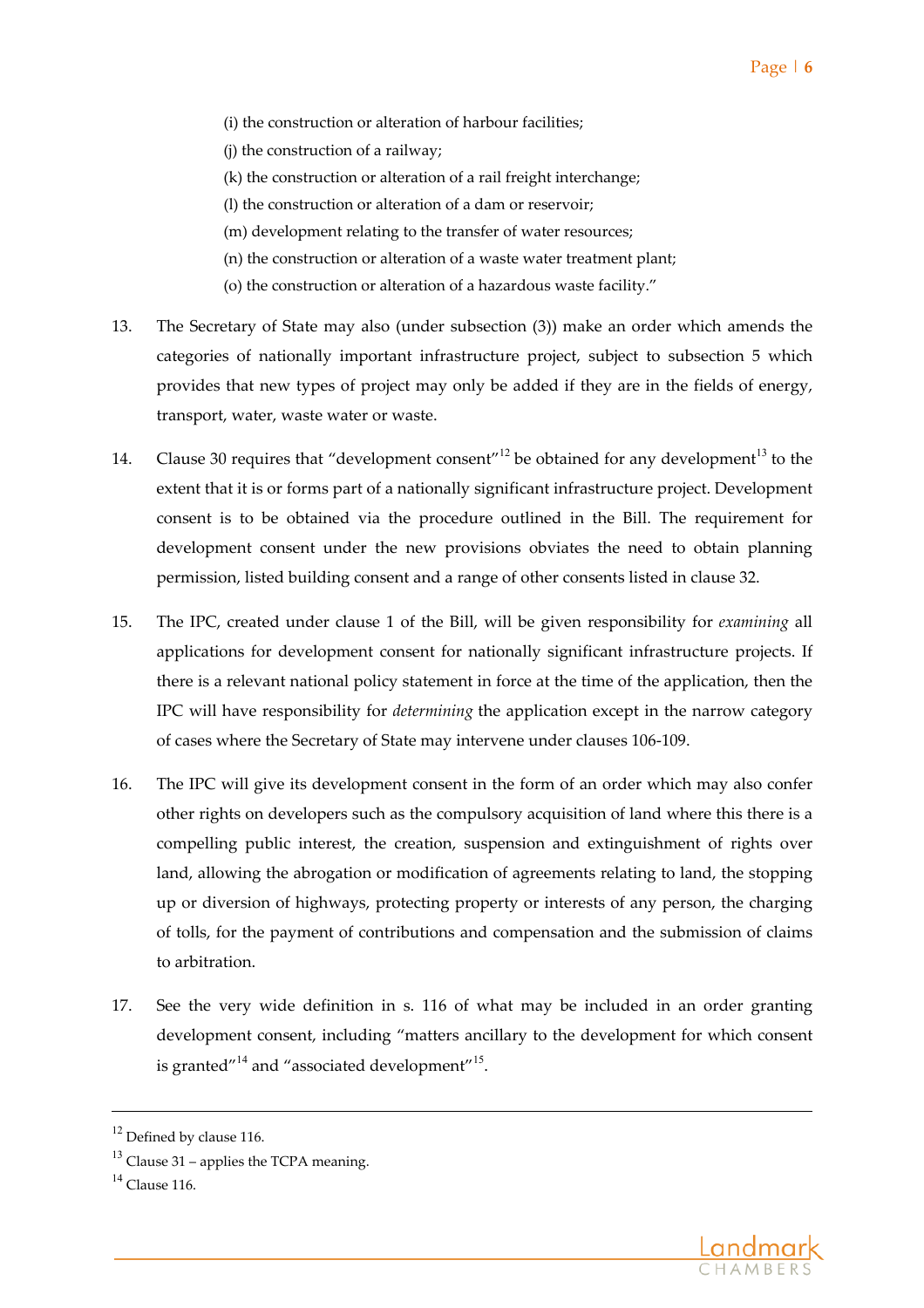18. Some of the key concessions made by the government in order to avoid a back bench rebellion at the Third Reading relate to scrutiny of the IPC by a Select Committee. The Secretary of State has announced that:<sup>16</sup>

> "…the Government have already proposed that the chair of the IPC should be subject to pre‐appointment scrutiny by a Select Committee. The Government have now agreed to extend that pre‐appointment scrutiny to the deputy chairs of the IPC. Thirdly, there will be a requirement for the IPC to provide the Select Committee with reports on particular subjects that concern the Committee. Fourthly, the Government have agreed that the relevant Select Committees should be able to call the chair of the IPC before them to explain, not just the overall performance of the organisation, but particular aspects of decisions. I hope that it will be acknowledged that that is a significant shift in terms of accountability."

Most importantly, the IPC will be reviewed two years after its creation. The Secretary of State's announcement was, however, rather scant on detail as to who would review the IPC, against which criteria and what the consequences of such a review might be:  $17$ 

…I can give a commitment that the Government will carry out a review of how the IPC is working two years after its establishment. The Government have also agreed to table amendments in the other place so that if that review reveals problems, they can in future extend the grounds on which Ministers can intervene to remove decisions from the IPC and take the decisions themselves. This new amendment will ensure that if this system is not working, Ministers have a safety valve to widen the basis on which they can take decisions in future. That is a significant addition to the Bill and this is a very strong package of measures that, taken together, will strengthen democratic accountability. Labour Members have pressed hard for better democratic accountability in the new system and I am grateful for their constructive engagement.

# *National policy statements*

19. The national policy statements, defined in clause 5, will be created by the Secretary of State, following public consultation. Clause 10 provides that where the Secretary of State is either designating or reviewing a national policy statement, she must do so with the objective of contributing to sustainable development. The Secretary of State will have a wide discretion in determining how prescriptive the policy statement should be. Clause 5(5) provides:

"(5) The policy set out in a national policy statement may in particular—

a de la construcción de la construcción de la construcción de la construcción de la construcción de la construcció<br>La construcción de la construcción de la construcción de la construcción de la construcción de la construcc

(a) set out, in relation to a specified description of development, the amount, type or



 $15$  Clause 111(2) to (5).

<sup>16</sup> *Hansard* <sup>25</sup> June, 2008, Col 349.

<sup>17</sup> *Hansard* <sup>25</sup> June, 2008, Col 349.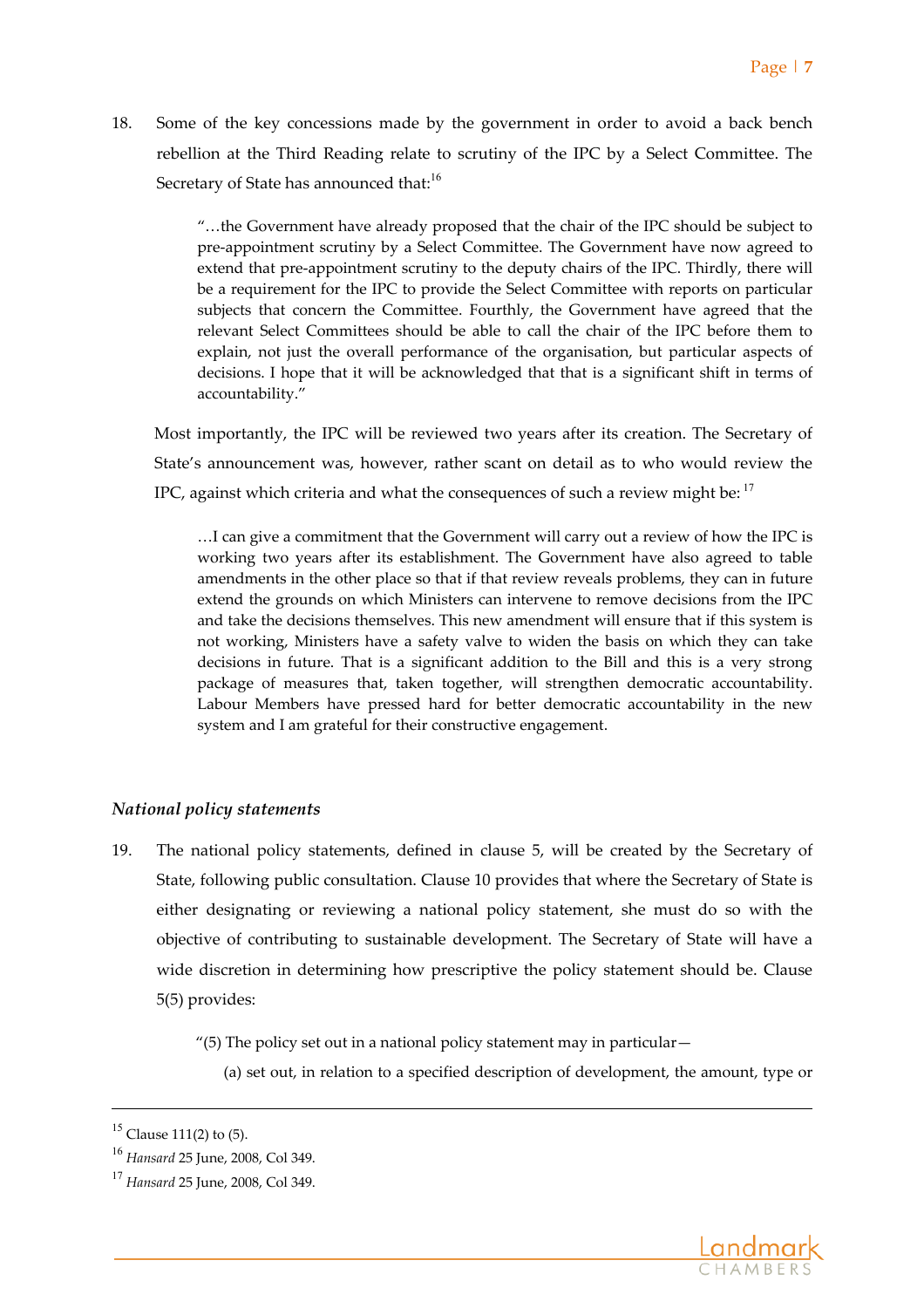size of development of that description which is appropriate nationally or for a specified area;

(b) set out criteria to be applied in deciding whether a location is suitable (or potentially suitable) for a specified description of development;

(c) set out the relative weight to be given to specified criteria;

(d) identify one or more locations as suitable (or potentially suitable) or unsuitable for a specified description of development;

(e) identify one or more statutory undertakers as appropriate persons to carry out a specified description of development;

(f) set out circumstances in which it is appropriate for a specified type of action to be taken to mitigate the impact of a specified description of development."

- 20. It is clear from this that the NPS may be very general, or criteria-based, in its approach but it also remains open for it to be very specific and to specify the size, nature and location of a development which is considered to be appropriate. This would allow most of the in‐ principle decisions regarding the essentials of a major project to have been determined before there are even pre‐application consultations.
- 21. An important concession made by the Secretary of State at the Third Reading of the Bill concerns the content of NPSs dealing with nuclear power and airports. She confirmed that these NPS will be site‐specific –in other words it will be for the executive (subject to the provision for Parliamentary sucrutiny discussed in the next paragraph), rather than the IPC to decide the location of these two types of development. The Secretary of State said:<sup>18</sup>

"First, I make a commitment that the national policy statements that cover nuclear power stations and airport development—the two most contentious forms of development covered by the Bill—will be location‐specific. The national policy statements will not only cover the national need, but they will also say that development is likely to take place in certain areas, and it is unlikely to take place in other areas where, simply, it would not be suitable. As far as we can, we will make those location‐specific. That is important, as it further constrains the ability of the IPC to take these decisions without reference to a politically determined framework that has been the subject of debate and scrutiny by the Select Committee and of public involvement".

She was, however, rather vague about the nature of the consultation that would take place before the making of these site-specific NPSs:  $19$ 

a de la construcción de la construcción de la construcción de la construcción de la construcción de la construcció<br>La construcción de la construcción de la construcción de la construcción de la construcción de la construcc

"My hon. Friend will know that the phrase in the Bill is quite open regarding the consultation that should take place. I am happy to confirm that it will include consultation with the public. That will vary with each NPS, as some will be on big issues that are locationally specific, so different people are likely to be interested,



<sup>18</sup> *Hansard* <sup>25</sup> June, 2008, Col 348.

<sup>19</sup> *Hansard* <sup>25</sup> June, 2008, Col 348.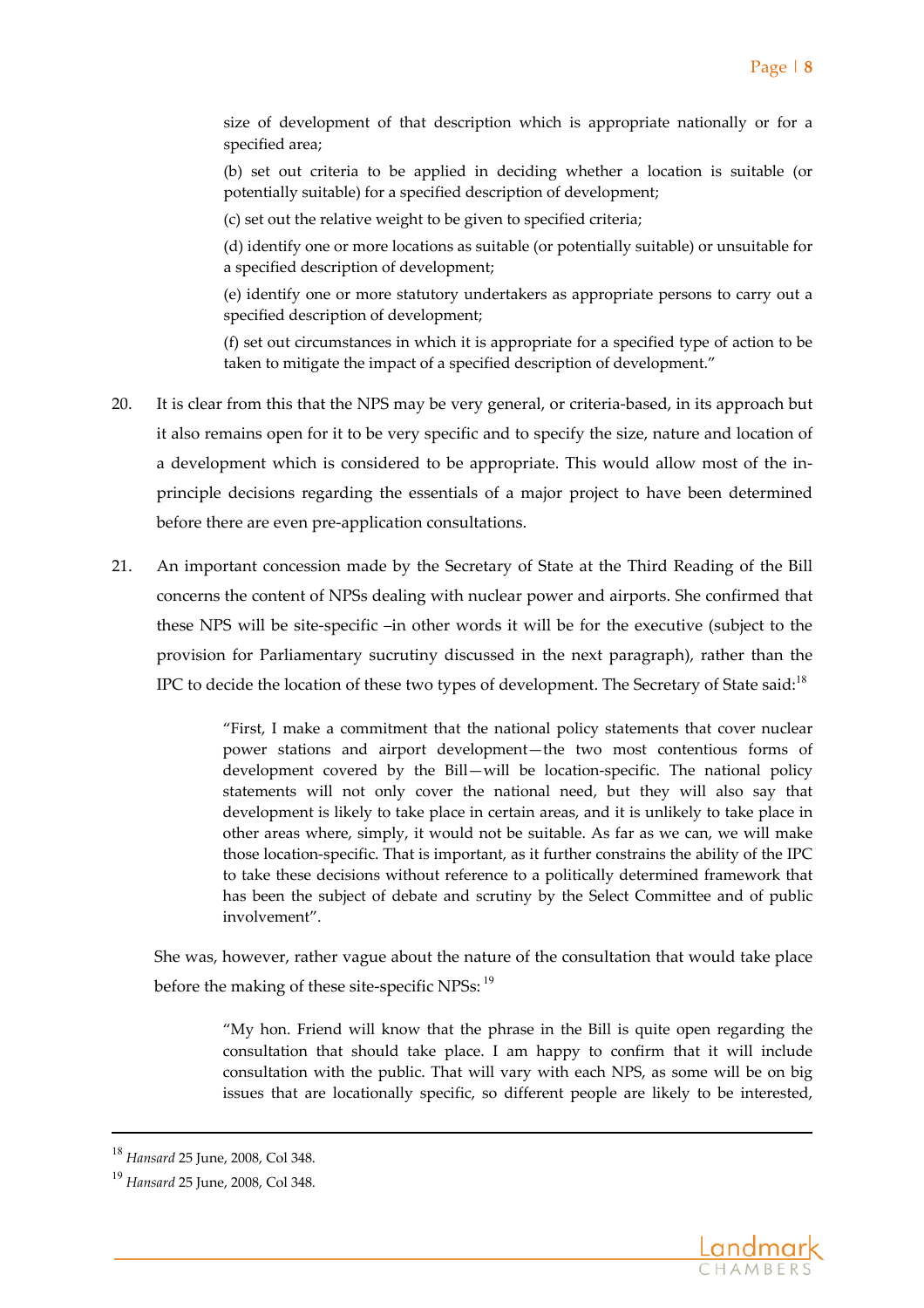while others will be more general and will not raise people's concerns. The question is whether the consultation is appropriate and proportionate, and gives people who are concerned the right to have a say. There is the absolute intention on the Government's part to ensure that the country has a debate about these big national issues".

22. At the Report Stage, on 2 June 2008, the Government introduced a new provision for Parliamentary scrutiny of the proposal for NPS as a new clause 8 which was amended without a division<sup>20</sup>. This provision is now contained in clause 9 of the Bill::

> $''(1)$  This section sets out the parliamentary requirements referred to in sections  $5(4)$  and  $6(4).^{21}$

- (2) The Secretary of State must lay the proposal before Parliament.
- (3) In this section "the proposal" means—

(a) the statement that the Secretary of State proposes to designate as a national policy statement for the purposes of this Act, or

- (b) (as the case may be) the proposed amendment.
- (4) Subsection (5) applies if, during the relevant period—

(a) either House of Parliament makes a resolution with regard to the proposal, or

(b) a committee of the House of Commons makes recommendations with regard to the proposal.

(5) The Secretary of State must lay before Parliament a statement setting out the Secretary of State's response to the resolution or recommendations.

(6) The relevant period is the period specified by the Secretary of State in relation to the proposal.

(7) The Secretary of State must specify the relevant period in relation to the proposal on or before the day on which the proposal is laid before Parliament under subsection (2)."

- 23. Where a relevant national policy statement applies, the IPC must determine all applications for major infrastructure projects in accordance with the national policy. If there is no relevant national policy statement in place, the IPC will make a recommendation to the Secretary of State who will then determine the application herself.
- 24. A national policy statement identifying a suitable location for a nationally significant infrastructure project might create blight, reducing land values and making it difficult to sell land. The Bill therefore makes provision, not only for public consultation and the right to challenge the adoption of a statement in the High Court, but also for the payment of compensation where the publication of a national policy statement causes blight.



 $^{20}$  See HoC Hansard 2 Jun 2008 : Column 603.

 $21$  These are amended accordingly.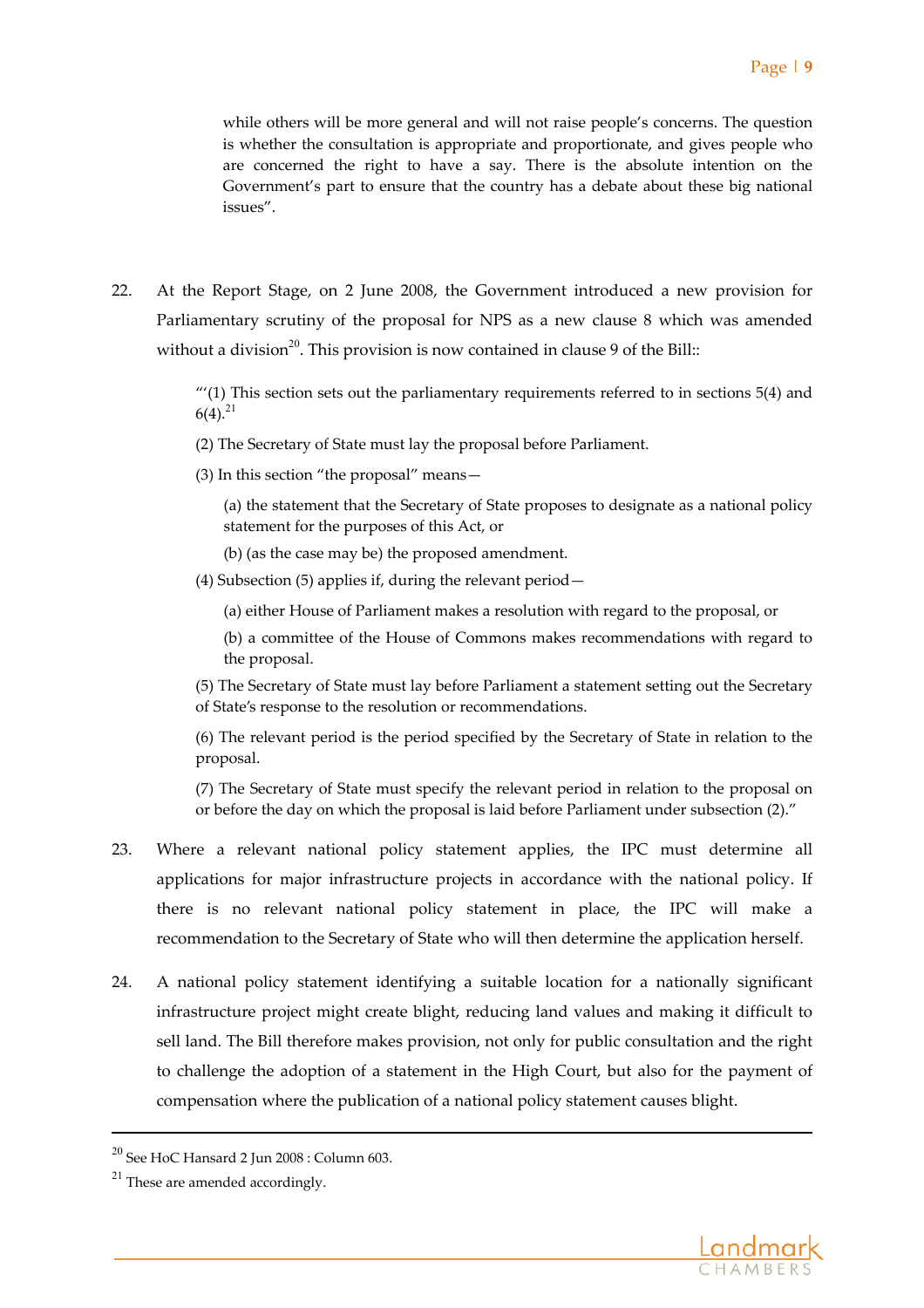- 25. The use of NPS is the source of much concern with regard to the extent to which:
	- (1) It curtails the ability to question the merits of decisions taken at the NPS stage, which may be quite specific in terms of the nature, quantum and location of the project considered to be nationally significant
	- (2) The ability of the IPC to reject applications in accordance with NPS is circumscribed since clause 101 requires it to have regard to a relevant NPS, any matters prescribed in relation to it and any other matters thought to be "both important and relevant" to its decision. The more specific the NPS, the more difficult it will be for development consent to be refused if it accords with the NPS, notwithstanding such environmental or human impacts as may be likely to arise.
	- (3) There is a corresponding power on decision maker in clauses 92(8) and 103 to prevent parties raising issues going to the merits of NPS. This would allow it to prevent any issues being raised which would question the merits of the NPS, such as the environmental impacts. Although at inquiries currently, it is not the role of the inquiry to question current national policy: see e.g. *Bushell v. Secretary of State* [1981] AC 75. However, current planning policy rarely descends to the detail or prescription possible in NPS and there is generally scope in major projects (e.g. the Dibden Bay inquiry) to test issues of need and alternatives.
- 26. Community participation at the NPS stage, even where the NPS specifically designates potential sites, or areas, for major infrastructure, may be of limited effect given that the publicity requirements lead to a Parliamentary process and not to the debate of e.g. appropriateness of locations and alternatives within a planning inquiry framework. The extent to which consideration of alternatives to a development proposal is a material consideration is limited in the planning context, though it is most likely to be relevant in precisely the type of case likely to fall within the new provisions. See *Trusthouse Forte Hotels Ltd v Secretary of State* (1986) 53 P. & C.R. 293 and *R (Scott Jones) v North Warwickshire Borough Council* [2001] EWCA Civ 315. In *Trusthouse Forte*, approved by the Court of Appeal in *Scott Jones*, Simon Brown J. held:

ʺThese authorities in my judgment establish the following principles:

1. Land (irrespective of whether it is owned by the applicant for planning permission) may be developed in any way which is acceptable for planning purposes. The fact that other land exists (whether or not in the applicantʹs ownership) upon which the development would be yet more acceptable for planning purposes would not justify the refusal of planning permission upon the application site.

2. Where, however, there are clear planning objections to development upon a particular site then it may well be relevant and indeed necessary to consider whether there is a more

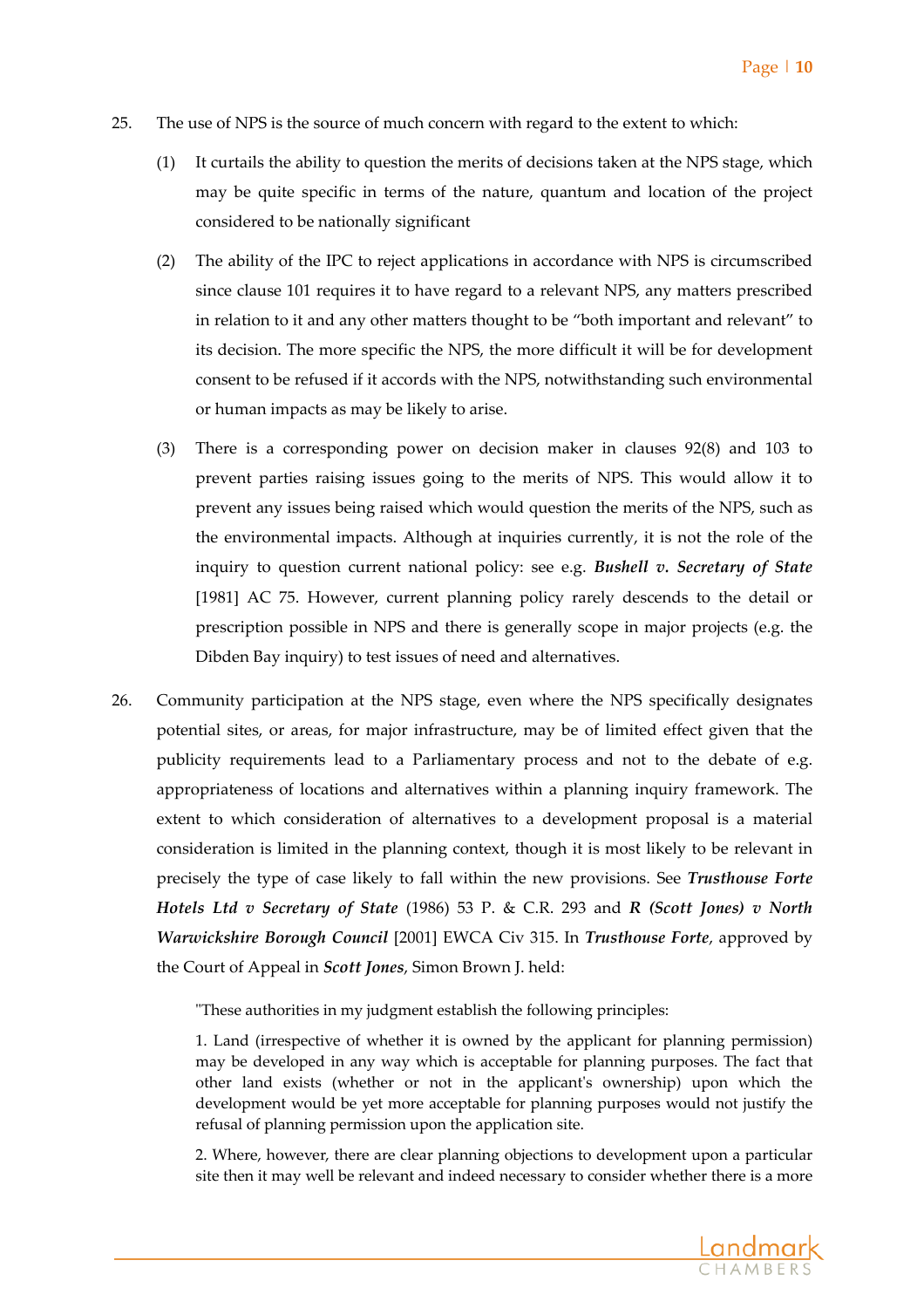appropriate alternative site elsewhere. This is particularly so when the development is bound to have significant adverse effects and where the major argument advanced in support of the application is that the need for the development outweighs the planning disadvantages inherent in it.

3. Instances of this type of case are developments, whether of national or regional importance, such as airports ... coalmining, petro-chemical plants, nuclear power stations and gypsy encampments... Oliver Jʹs judgment in *Greater London Council v Secretary of State for the Environment and London Docklands Development Corporation and Cablecross Projects Ltd* [1986] JPL 193 suggests a helpful, although expressly not exhaustive, approach to the problem of determining whether consideration of alternative sites is material:

"Comparability was appropriate generally to cases having the following characteristics: First of all, the presence of a clear public convenience, or advantage, in the proposal under consideration; secondly, the existence of inevitable adverse effects or disadvantages to the public or to some section of the public in the proposal; thirdly, the existence of an alternative site for the same project which would not have those effects, or would not have them to the same extent; and fourthly, a situation in which there could only be one permission granted for such development, or at least only a very limited number of permissions."

4. In contrast to the situations envisaged above are cases where development permission is being sought for dwelling houses, offices (see the GLC case itself) and superstores (at least in the circumstances of *R v Carlisle City Council and the Secretary of State for the Environment, ex parte Cumbrian Co‐operative Society Ltd*).

5. There may be cases where, even although they contain the characteristics referred to above, nevertheless it could properly be regarded as unnecessary to go into questions of comparability. This would be so particularly if the environmental impact was relatively slight and the planning objections were not especially strong..." $22$ 

- 27. While it is true that issues such as national need, and similar, are not always appropriate issues for debate at inquiry and are the subject of Secretary of State decisions with only the reasons given in a decision letter, there are issues which can usefully be debated at inquiry which may be subsumed into the NPS process and taken away from the examination of the issues in public forum. There are cases where the extent of the need requires to be balanced against the extent of the harm to be caused and the likely efficacy of mitigation. This places a considerable burden on the SA and SEA process in formulating NPS to assess and identify environmental harm.
- 28. If the NPS establishes need for a specific type of project in a specific location or range of locations, the extent to which the balancing exercise of harm against need can be debated is likely to be much reduced if not eliminated, given the power of the IPC to exclude consideration of any representations challenging the merits of NPS.
- 29. There remains the opportunity to seek to persuade the Secretary of State to review the



<sup>&</sup>lt;sup>22</sup> Principle 6 related to CPO cases and is not reproduced.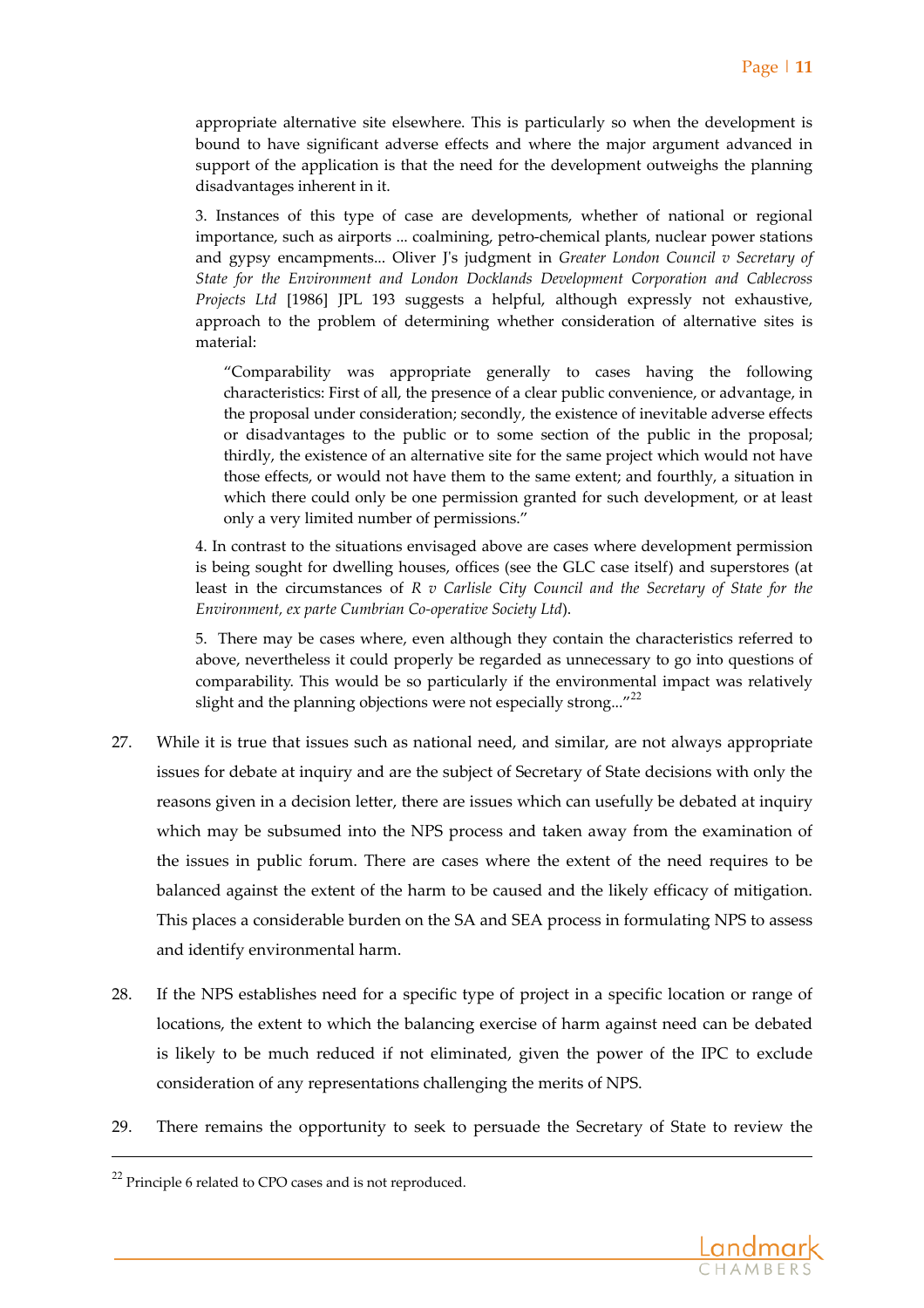$NPS<sup>23</sup>$  or to lobby her to intervene on the narrow basis in s. 102(2) that:

"(a) since the time when the national policy statement was first published or (if later) last reviewed, there has been a significant change in any circumstances on the basis of which any policy set out in the statement ("the relevant policy") was decided,

(b) the change was not anticipated at that time,

(c) if the change had been anticipated at that time, the relevant policy would have been materially different,

(d) if the relevant policy was materially different, it would be likely to have a material effect on the decision on the application, and

(e) there is an urgent need in the national interest for the application to be decided before the national policy statement is reviewed."

- 30. It nonetheless needs to be recognised:
	- (1) Decisions on need issues and the policy reasons for the decision may be more clearly stated and more subject to debate, at least via consultation and Parliament, than a Secretary of State's reasons in a planning decision letter;
	- (2) The position is arguably more transparent and open to public debate than the authorisation of public infrastructure projects via hybrid bill procedure (e.g. the Channel Tunnel Rail Link and Crossrail) where the principle of the Bill is determined on Second Reading and petitioners against the Bill provisions are not able to controvert the principle of the Bill before bill select committees.
- 31. At least, in the case of NPS, there is a requirement for publicity and consultation under clauses 5(4), 7 and 8, without which the NPS may not be designated as such. The Secretary of State must also "*have regard to the responses to the consultation and publicity in deciding whether to proceed with the proposal*"<sup>24</sup>. There is also the new clause 9 which provides for Parliamentary scrutiny of the NPS (which will be especially important where the NPS deals with nuclear power or airports given that they will be site specific).
- 32. However, the details of consultation are not determined by the legislation which only provides that consultation and publicity should be as follows:
	- (1) As may be decided by the Secretary of State as "*appropriate in relation to the proposal*"<sup>25</sup> ;
	- (2) "Appropriate steps" must be taken to publicise the proposal, if the proposed policy



 $^{23}$  See clause 6.

 $24$  Clause 7(6).

 $25$  Clause 7(2).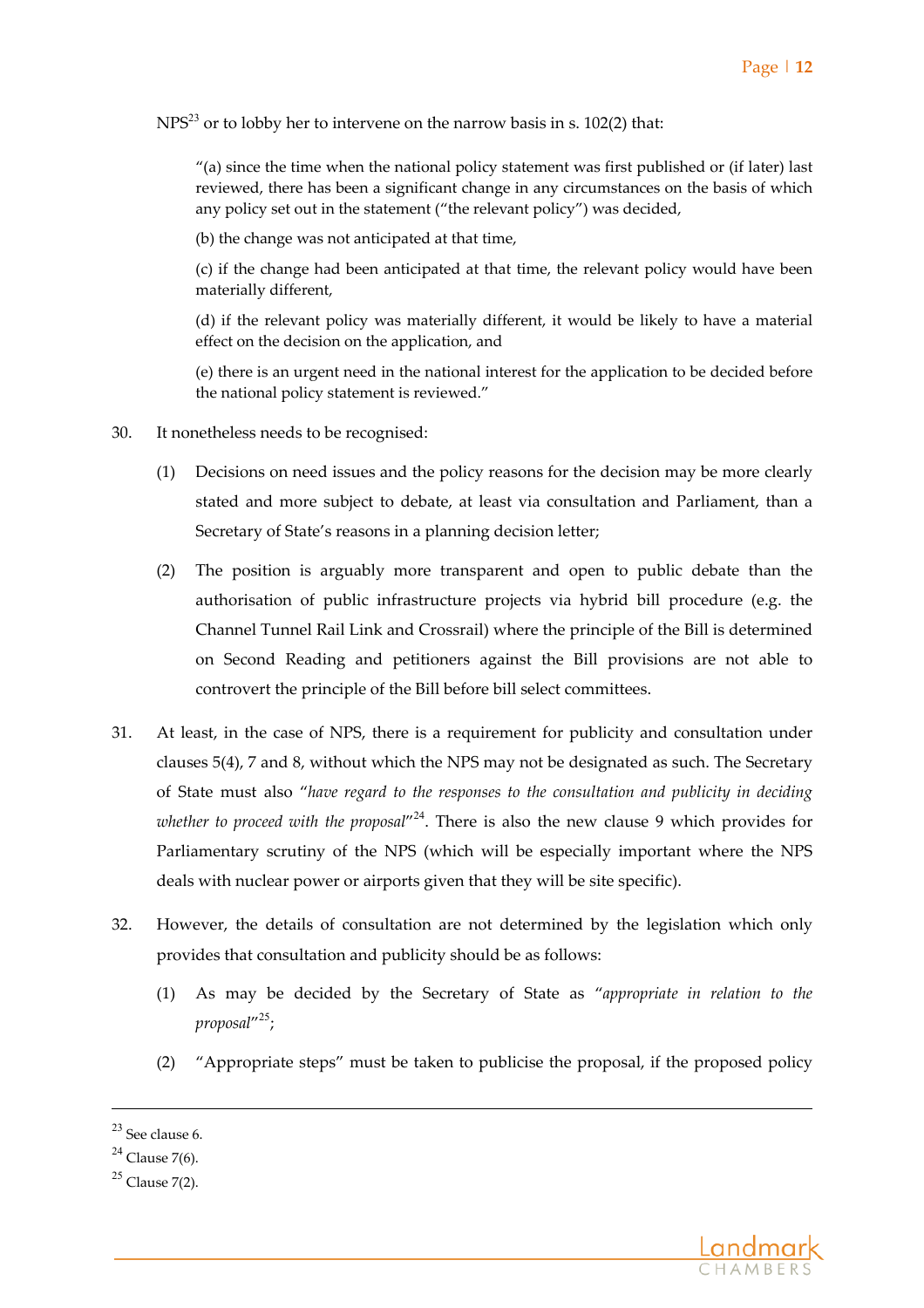identifies one or more locations as suitable/potentially suitable for a specified description of development (presumably steps which are effective to publicise within the areas concerned)<sup>26</sup>;

- (3) Following consultation with the local authorities for the areas of any of the locations  $concerned<sup>27</sup>$ ;
- (4) As may be prescribed<sup>28</sup>.
- 33. It remains to be seen, and depending on any further amendments, to what extent wide consultation rights are conferred<sup>29</sup> and the extent to which these are able to influence
	- (1) The Secretary of State's formulation of the NPS; and/or
	- (2) The Parliamentary scrutiny process.
- 34. Finally, given the importance which is to be attached to NPS, it is important that they be kept up to date. If they are not, then the streamlined procedure proposed before the IPC will be less effective. Major statements of national policy, especially when the descend to detail, may be out of date within a relatively short period of time. For example, the capacity and growth assumptions in the Airports White paper do not seem to have taken very long to become out of date given, first, the time taken to assemble the data and formulate the policy and, secondly, the changes which can occur fairly rapidly in any event. It is more likely that the more detailed the NPS, the greater the risk that it will be out of date more quickly. This has implications for the decision‐making process.

## *European environmental legislation*

35. It has not yet been articulated in legislation or guidance, but the question of development consent and applications under the Bill would have to comply with applicable EU provisions relating, for example, to  $SEA^{30}$ ,  $EIA^{31}$ , Habitats<sup>32</sup> and Waste<sup>33</sup>. However, it is

<sup>&</sup>lt;sup>33</sup> See e.g. the Waste Framework Directive 2006/12/EC consolidating Directive 75/442/EC and its amendments.



 $26$  Clause 7(5).

 $27$  Clause 8.

 $28$  Clause 7(4).

 $^{29}$  Given the wide consultations that take place e.g. for draft PPSs.

<sup>&</sup>lt;sup>30</sup> See Directive 2001/42/EC on the assessment of the effects of certain plans and programmes on the environment. See also *Seaport Investments Limited's Application* [2007] NIQB 62,

 $31$  See Directive 85/337/EEC (as amended).

<sup>&</sup>lt;sup>32</sup> See Directive 92/43/EEC on the Conservation of Natural Habitats and of Wild Fauna and Flora, Directive 79/409/EEC on the Conservation of Wild Birds, the Conservation (Natural Habitats &C.) Regulations 1994 S.I. 1994 No. 2716 and *Landelijke Vereniging tot Behoud van de Waddenzee & Nederlandse Vereniging tot Bescherming van Vogels v. Staatssecretaris van Landbouw Case C‐127/02* [2005] Env. L.R. 243.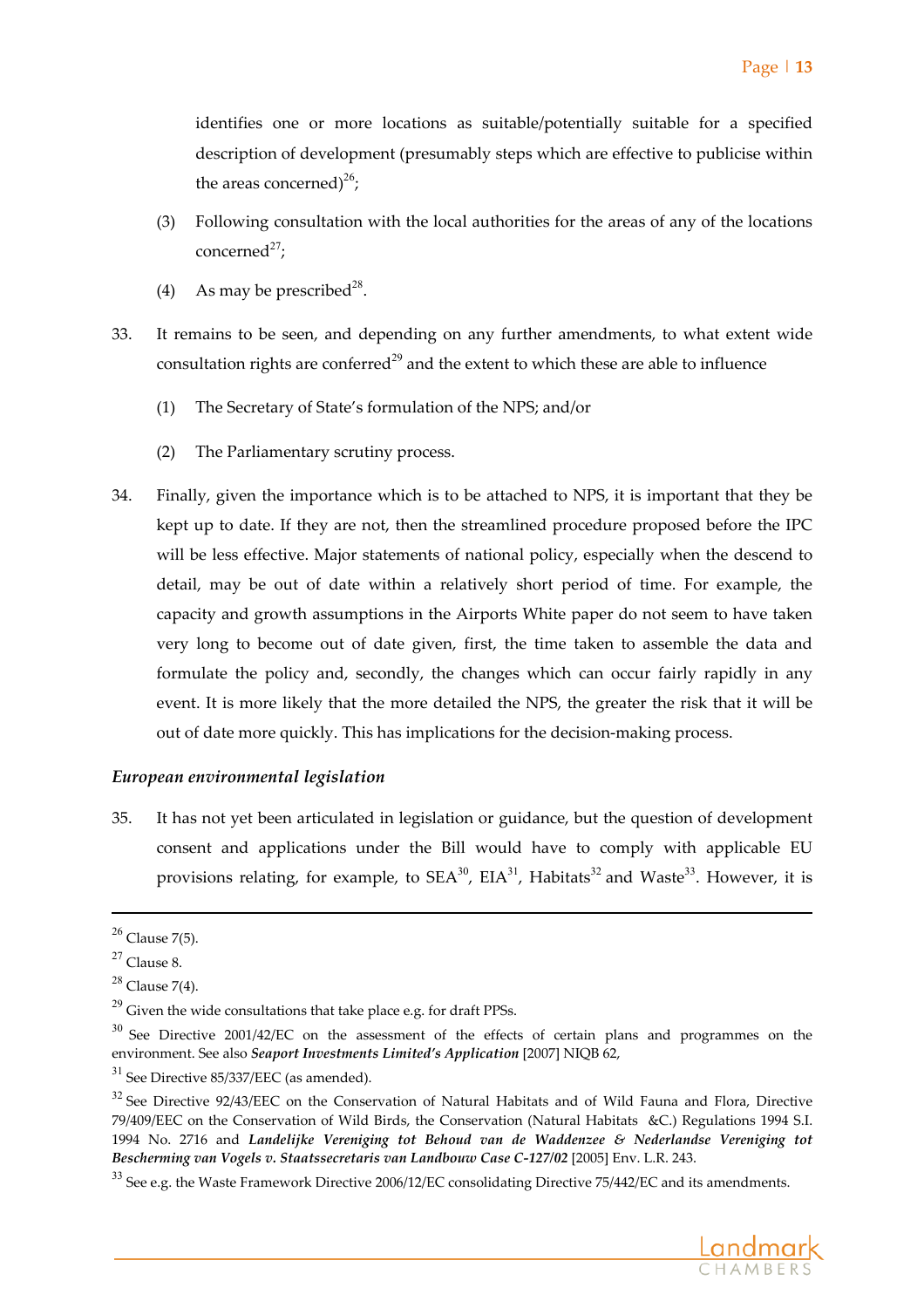largely a matter for the introduction of new secondary legislation once the primary legislation is in its final form.

- 36. EIA will be required wherever the applications for consent fall within the EIA Directive requirements, though amendments may be required to ensure that the national planning regulations apply properly to the new consent regime, which mirrors the language of EIA in using the term "development consent". Given the division between NPS and the consent process, and the possible decisions in principle at the NPS stage, it is possible that multi‐stage issues, such as arose in *R (Barker) v. Secretary of State* [2006] Q.B. 764 (ECJ) and [2007] 1 AC 470 (HL), could arise between the two stages in that the NPS has been based on inadequate environmental information, or a material change occurs before the grant of consent etc. Even if the IPC declines to consider the merits of the NPS and a decision in principle to proceed, the effect of the EIA Directive and *Barker* appears to be that full EIA is still required for the whole project (including any associated development).
- 37. It also appears that the NPS will need to be subject to the requirements of SEA, presumably incorporated in the sustainability appraisal as is the case in the current development plan procedure. There is little doubt that much if not all NPS will fall within the threshold requirements of SEA. Indeed, it appears that the NPS process will fall directly within the Environmental Assessment of Plans and Programmes Regulations 2004 S.I. 2004 No.  $1633^{34}$ . It appears that NPS sets the framework for EIA development and is<sup>35</sup>
	- (1) subject to preparation and/or adoption by an authority at national, regional or local level *or* which is prepared by an authority for adoption, through a legislative procedure by Parliament or Government; *and*
	- (2) *required* by legislative, regulatory or administrative provisions.
- 38. It is possible that in the case of very specific NPS, the requirements of EIA and SEA will overlap considerably. However, SEA would be required first prior to the designation of a NPS under the Bill and EIA would only be required prior to the grant of development consent.
- 39. However, both SEA and EIA are processes for the gathering of information and assessments (themselves subject to consultation requirements) to inform the decision‐ making process and do not dictate the outcome of the process.



<sup>&</sup>lt;sup>34</sup>The Regulations simply adopts the wide approach of the SEA Directive and e.g. follows the broad definition of "plans and programmes" given in article 2(a) of the SEA Directive, the same issues arise with respect to these key concepts under the Regulations as they do in respect of the Directive.

 $35$  Art. 2(a) of the SEA Directive and reg. 2(1) of the Regulations.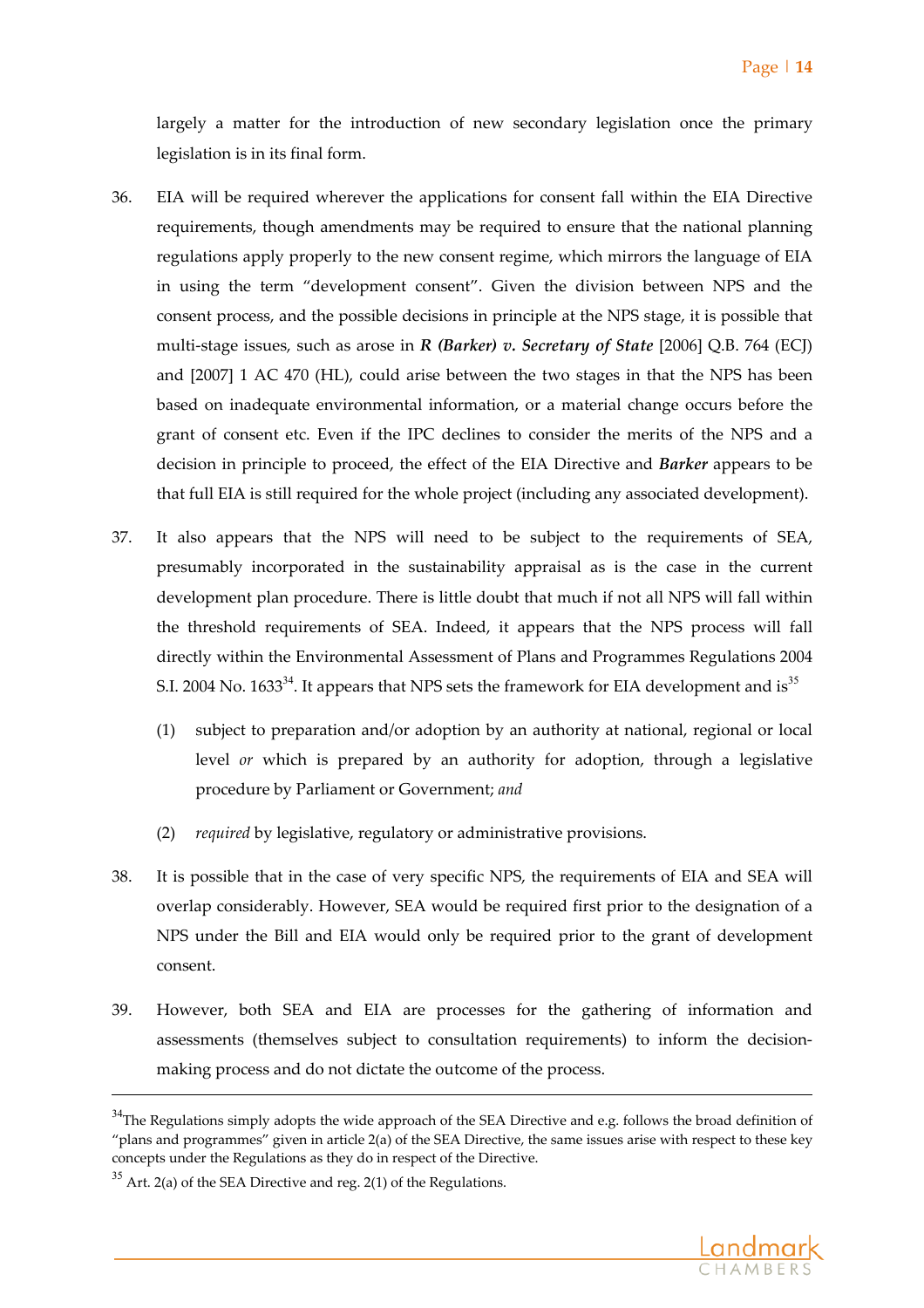40. Habitats requirements, on the other hand, do carry the possibility of requiring an application to be rejected notwithstanding any NPS since the provisions of the Habitats Directive and Regulations (which may also need to be amended to deal appropriately with the new consent procedures) do dictate the outcome. Indeed, as the decision on the Dibden Bay proposals amply demonstrate, a failure to meet the requirements of that Directive may lead to the rejection of a major project even where need is established. This is effectively covered by clause 101(4)  $\&$  (5) of the Bill which requires the IPS to take account of the effect of EU legislation and to depart from the NPS where required by such legal provisions (which it would have to do in any event).

#### *Process*

- 41. The IPC will have the power to appoint panels of 3 or more Commissioners, or a single Commissioner, to examine applications. The decisions will be made by the Commission "*where a national policy statement has effect in relation to development of the description to which the application relates*"<sup>36</sup>.
- 42. The Bill envisages, in Part 6, that much greater use will be made of written representations and much less reliance will be place upon oral representations. Restrictions will also be placed on the use of cross examination by interested parties at a hearing. The Bill provides for examination of the application to be through written representations, with an open floor stage *where this it necessary to hold an oral hearing.* Clause 89 requires a hearing when the IPC decides that it is necessary for its examination of an issue to receive oral representations, either to ensure the adequate examination of the issue, or so that an interested party has a fair chance to put their case. Additionally, clause 91 provides that the IPC must arrange an open-floor hearing if at least one "interested party"<sup>37</sup> informs it of a wish to be heard within the specified deadline. Each interested party is entitled to make oral representations at such an open‐floor hearing.
- 43. Clauses 88‐91 of the Bill provide that:

#### "**88 Written representations**

(1) The Examining authority's examination of the application is to take the form of consideration of written representations about the application.

- (2) Subsection (1) has effect subject to—
	- (a) any requirement under section 86 or 87 to cause a hearing to be held, and

a de la construcción de la construcción de la construcción de la construcción de la construcción de la construcció<br>La construcción de la construcción de la construcción de la construcción de la construcción de la construcc

(b) any decision by the Examining authority that any part of the examination is to



<sup>36</sup> Clause 69(1).

 $37$  Defined by clause 95(1).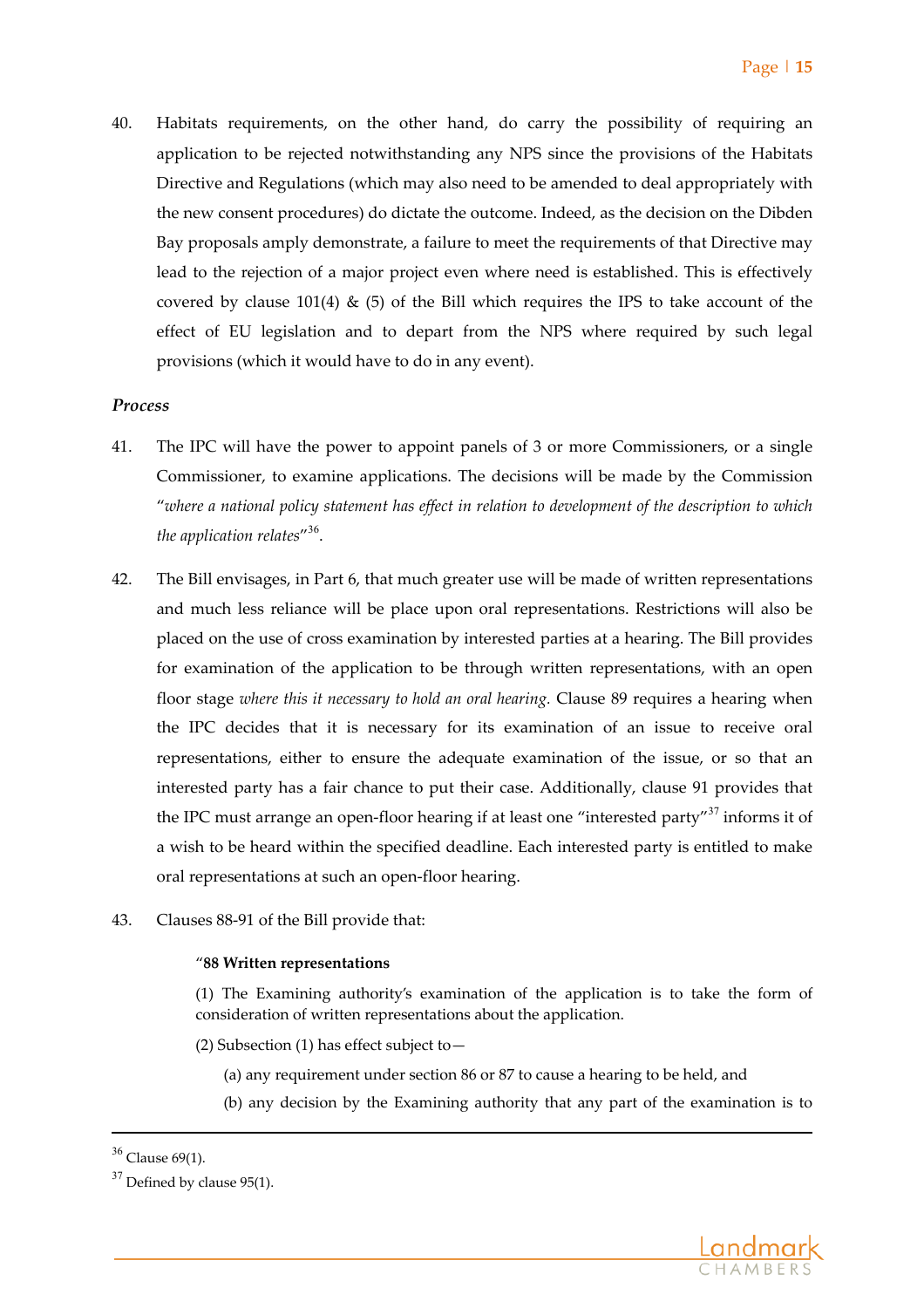take a form that is neither—

(i) consideration of written representations, nor

(ii) consideration of oral representations made at a hearing.

(3) Rules under section 91 may (in particular) specify written representations about the application which are to be, or which may be or may not be, considered under subsection (1).

#### **89 Hearings about specific issues**

(1) Subsections (2) and (3) apply where the Examining authority decides that it is necessary for the Examining authority's examination of the application to include the consideration of oral representations about a particular issue made at a hearing in order to ensure—

(a) adequate examination of the issue, or

(b) that an interested party has a fair chance to put the party's case.

(2) The Examining authority must cause a hearing to be held for the purpose of receiving oral representations about the issue.

(3) At the hearing, each interested party is entitled (subject to the Examining authority's powers of control over the conduct of the hearing) to make oral representations about the issue.

(4) Where the Examining authority is a Panel acting under Chapter 2, any two or more hearings under subsection (2) may be held concurrently.

#### **90 Compulsory acquisition hearings**

(1) This section applies where the application includes a request for an order granting development consent to authorise compulsory acquisition of land or of an interest in or right over land (a "compulsory acquisition request").

(2) The Examining authority must fix, and cause each affected person to be informed of, the deadline by which an affected person must notify the Commission that the person wishes a compulsory acquisition hearing to be held.

(3) If the Commission receives notification from at least one affected person before the deadline, the Examining authority must cause a compulsory acquisition hearing to be held.

(4) At a compulsory acquisition hearing, the following are entitled (subject to the Examining authority's powers of control over the conduct of the hearing) to make oral representations about the compulsory acquisition request—

- (a) the applicant;
- (b) each affected person.

(5) A person is an "affected person" for the purposes of this section if the person's name has been given to the Commission in a notice under section 57.

#### **91 Open‐floor hearings**

(1) The Examining authority must fix, and cause the interested parties to be informed of,

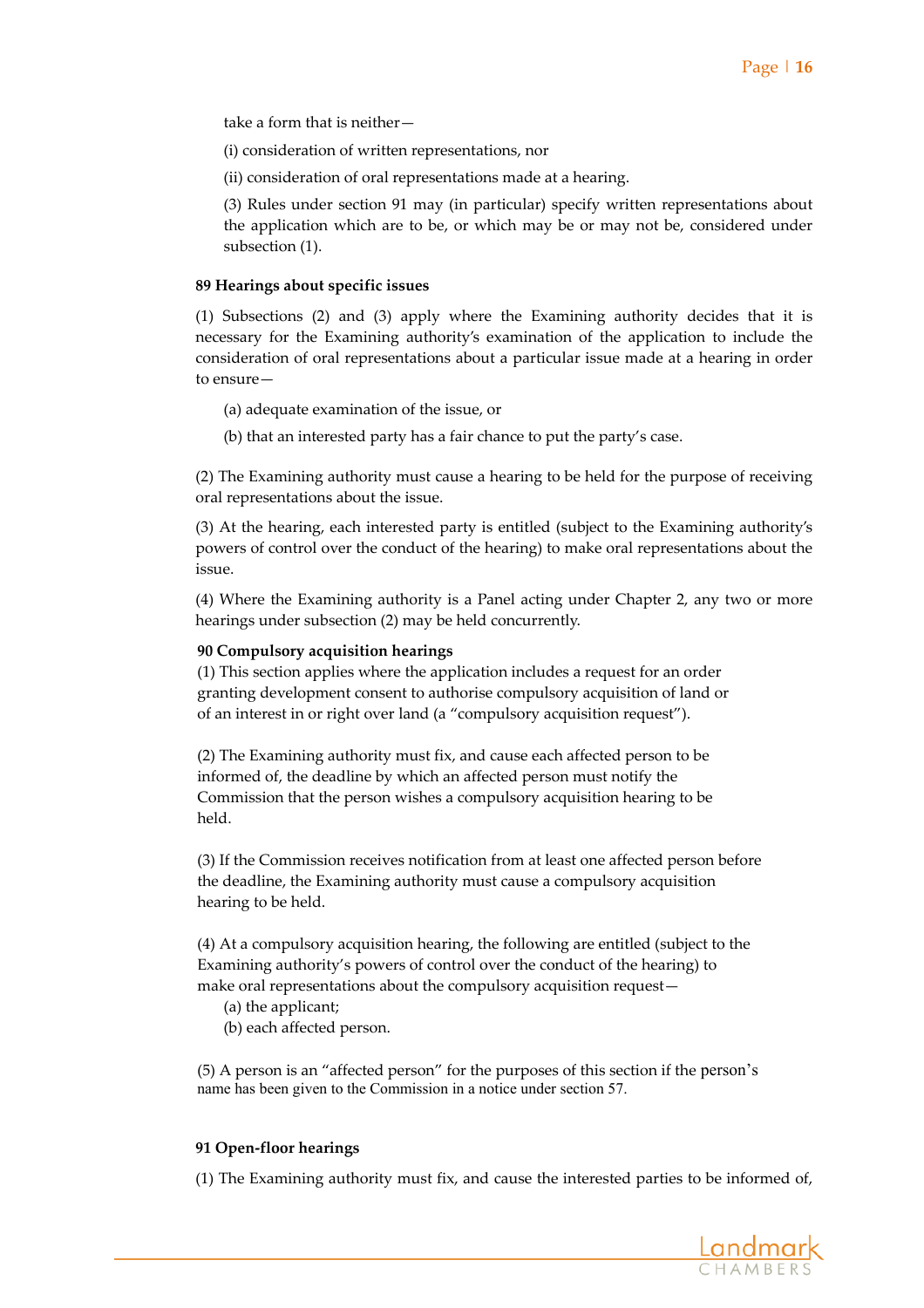the deadline by which an interested party must notify the Commission of the party's wish to be heard at an open‐floor hearing.

(2) If the Commission receives notification from at least one interested party before the deadline, the Examining authority must cause an open‐floor hearing to be held.

(3) At an open‐floor hearing, each interested party is entitled (subject to the Examining authority's powers of control over the conduct of the hearing) to make oral representations about the application."

- 44. General guidance as to the conduct of *specific issue hearings* and *open‐floor hearings* (DCLG is clearly anxious to move away from the terminology of inquiries) is provided in Clause 92 which provides that these hearings should be in public and presided over by at least one member of the Panel or the single Commissioner. It is for the IPC to determine how the hearing is conducted, in particular the IPC can decide whether a person making an oral representation can be questioned by an interested party. It can also decide the duration of an oral representation or any questioning that is permitted.
- 45. Clause 92(8) allows the IPC to refuse to hear a representation it considers it:
	- (1) is irrelevant or frivolous;
	- (2) relates to the merits of policy set out in a national policy statement;
	- (3) repeats other representations already made;
	- (4) relates to the compensation payable on the compulsory acquisition of land.
- 46. The Bill is extremely detailed in prescribing the procedural arrangements and powers, much more so than in the TCPA, which is perhaps reflective of the fact that the Commissioners may have little experience of the current appeals/call‐in system and there is considered to be a need to prescribe in primary legislation in some detail. It should be noted that even at open‐floor hearings There is no right to cross‐examine, or even to call witnesses as such, merely to make oral representations: see above. As John Healey stated at the Report Stage of the Bill on 2 June<sup>38</sup>:

"Everyone will have a right to submit evidence to the commission; they can do that in writing. Everyone will have the right to be heard in an open session if they require that. We seek to put in place specific open sessions for those whose properties are affected by compulsory purchase orders. The questioning will be led by the commission itself, not by lawyers. It will not involve the kind of adversarial, sometimes off‐putting, hugely expensive and often lengthy lawyer‐driven process in which local voices are normally the first to get lost. We can ensure that the inquiry can be conducted fairly and faster than is sometimes the case in the big inquiries, some of which get bogged down for years."

47. The Government does not seem to have accepted that that questioning could be properly



<sup>38</sup> HoC Hansard <sup>2</sup> Jun <sup>2008</sup> : Column 600.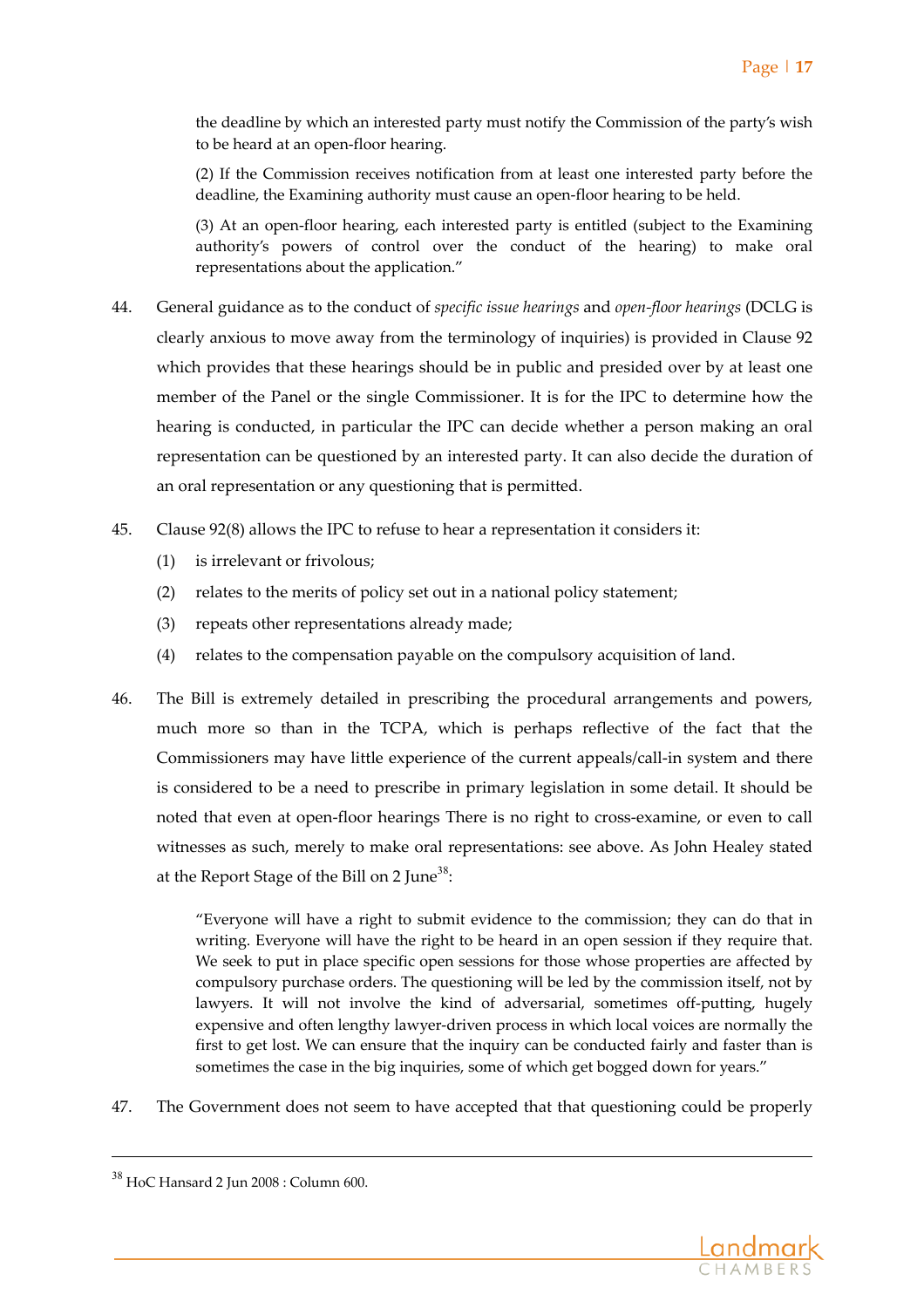controlled by the tribunal and the Bill still confer wider rights of representation and presentation of evidence. There is undoubtedly a sense of grievance felt by parties who are restrained from preventing the case at least in the manner in which they consider will best assist their case, even if it is appropriately controlled in a proportionate manner. This is particularly likely to be the case where CPOs are proposed or projects are likely to have a serious impact on their interests. Since the Bill proceeds on the basis that the IPC will control the evidence (and is able to do so) it is difficult to understand why it is regarded as undesirable *in principle* at least to recognise rights in connection with the presentation of evidence and questions. Depending on the experience and expertise of the IPC members, the combination of circumstances of curtailment of rights to debate merits issues and rights to present and question evidence could be unfortunate.

48. Moreover, the provisions of cl. 101 although they give primacy in decision-making to the NPS recognizes the need to have regard to other matters and do not wholly eliminate the prospect of weighing the need identified in the NPS with the impacts:

#### "**101 Decisions of Panel and Council**

(1) This section applies in relation to an application for an order granting development consent if the decision-maker is a Panel or the Council<sup>39</sup>.

(2) In deciding the application the Panel or Council must have regard to—

(a) any national policy statement which has effect in relation to development of the description to which the application relates (a "relevant national policy statement"),

(b) any local impact report (within the meaning given by section 58(3)) submitted to the Commission before the deadline specified in a notice under section 58(2),

(c) any matters prescribed in relation to development of the description to which the application relates, and

(d) any other matters which the Panel or Council thinks are both important and relevant to its decision.

**(3) The Panel or Council must decide the application in accordance with any relevant national policy statement, except to the extent that one or more of the following subsections applies.**

(4) This subsection applies if the Panel or Council is satisfied that deciding the application in accordance with any relevant national policy statement would lead to the United Kingdom being in breach of any of its international obligations.

(5) This subsection applies if the Panel or Council is satisfied that deciding the application in accordance with any relevant national policy statement would lead to the Panel or Council, or the Commission, being in breach of any duty imposed on it by or under any enactment.

(6) This subsection applies if the Panel or Council is satisfied that deciding the application in accordance with any relevant national policy statement would be unlawful by virtue of



 $39$  i.e. the IPC's Council – see cl. 220(1).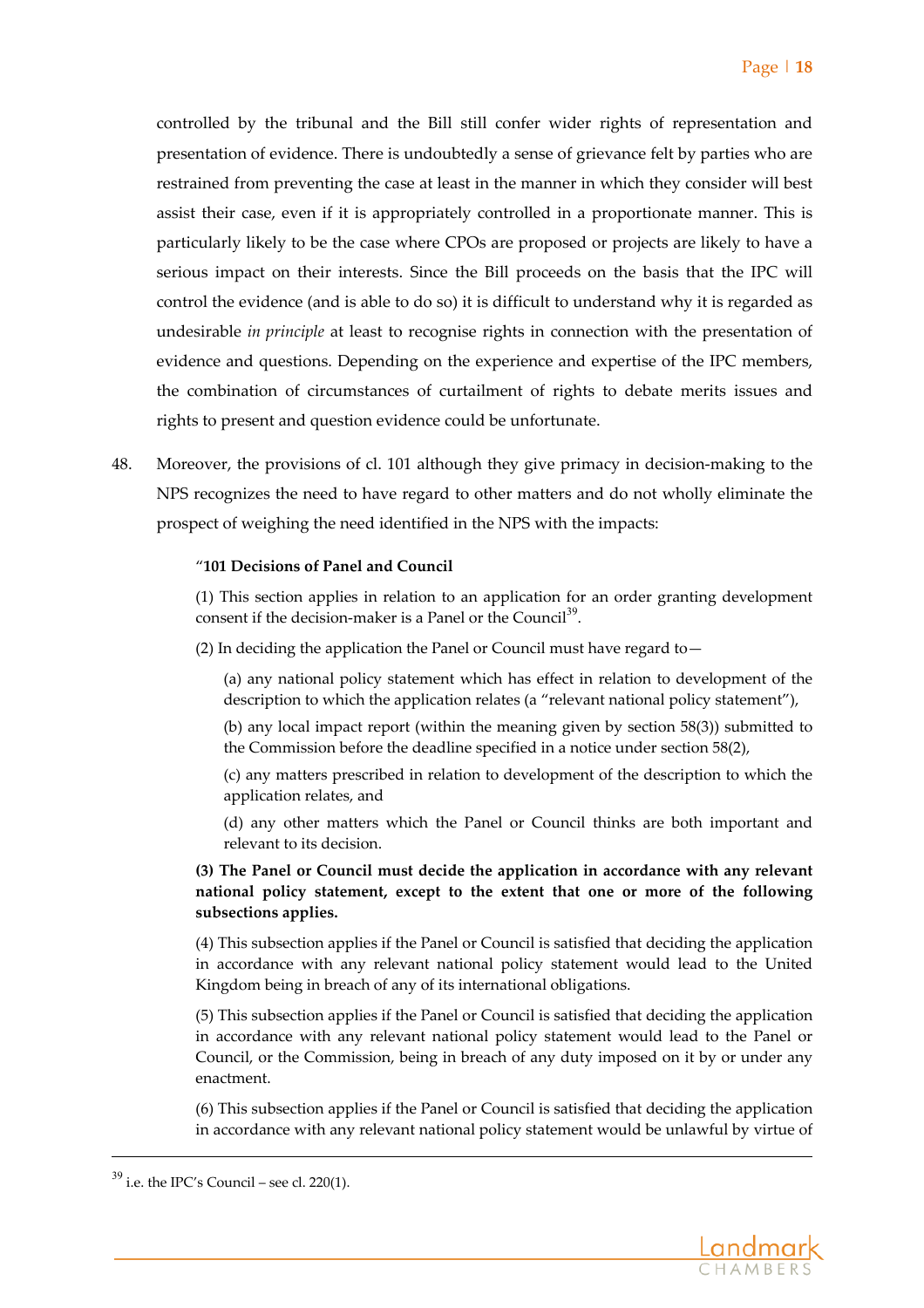any enactment.

**(7) This subsection applies if the Panel or Council is satisfied that the adverse impact of the proposed development would outweigh its benefits.**

(8) This subsection applies if the Panel or Council is satisfied that any condition prescribed for deciding an application otherwise than in accordance with a national policy statement is met."

- 49. Cl. 101(7) is interesting since it inevitably permits objectors to advance cases which do question the weight to be given to need as set out in NPS since otherwise it would not be possible to consider whether the impact *outweighs* the benefits. Presumably, one factor which will go into this exercise and under  $101(2)(d)$  is the extent to which the NPS may be out of date (subject to suspension during review under cl. 105 and the Secretary of State's power to intervene in such cases under ss. 106‐109).
- 50. The Bill creates a timetable for the IPC to follow when determining applications. It will have six months in which to carry out the examination procedure and a further three months in which to take a decision 9or make recommendations, as the case may be).
- 51. In Part 9 of the Bill, changes are made to the existing Town and Country Planning regime. In relation to development plans, a duty will be placed on local planning authorities to include policies in relation to development and use of land which take action on mitigating, and adapting to, climate change. Clause 173 provides:

#### **"151 Development plan documents: climate change policies**

In section 19 of PCPA 2004 (preparation of local development documents) after subsection (1) insert—

"(1A) Development plan documents must (taken as a whole) include policies designed to secure that the development and use of land in the local planning authority's area contributes to the mitigation of, and adaptation to, climate change." "

- 52. The Bill also requires local authorities to arrange for decisions on minor planning applications<sup>40</sup>, lawful development certificates<sup>41</sup> and listed building applications<sup>42</sup> to be taken by planning officers, with a right of review by the authority, as opposed to an appeal to the Secretary of State. Rights to challenge the reviews may be brought in the High Court by the extension of the existing challenge provisions in Part XII TCPA and equivalent<sup>43</sup>.
- 53. The Bill removes the right to insist on an oral hearing at a planning appeal and instead



 $40$  Clause 177

 $41$  Clause 178

 $42$  Clause 180

 $43$  Clauses 179 and 180(5).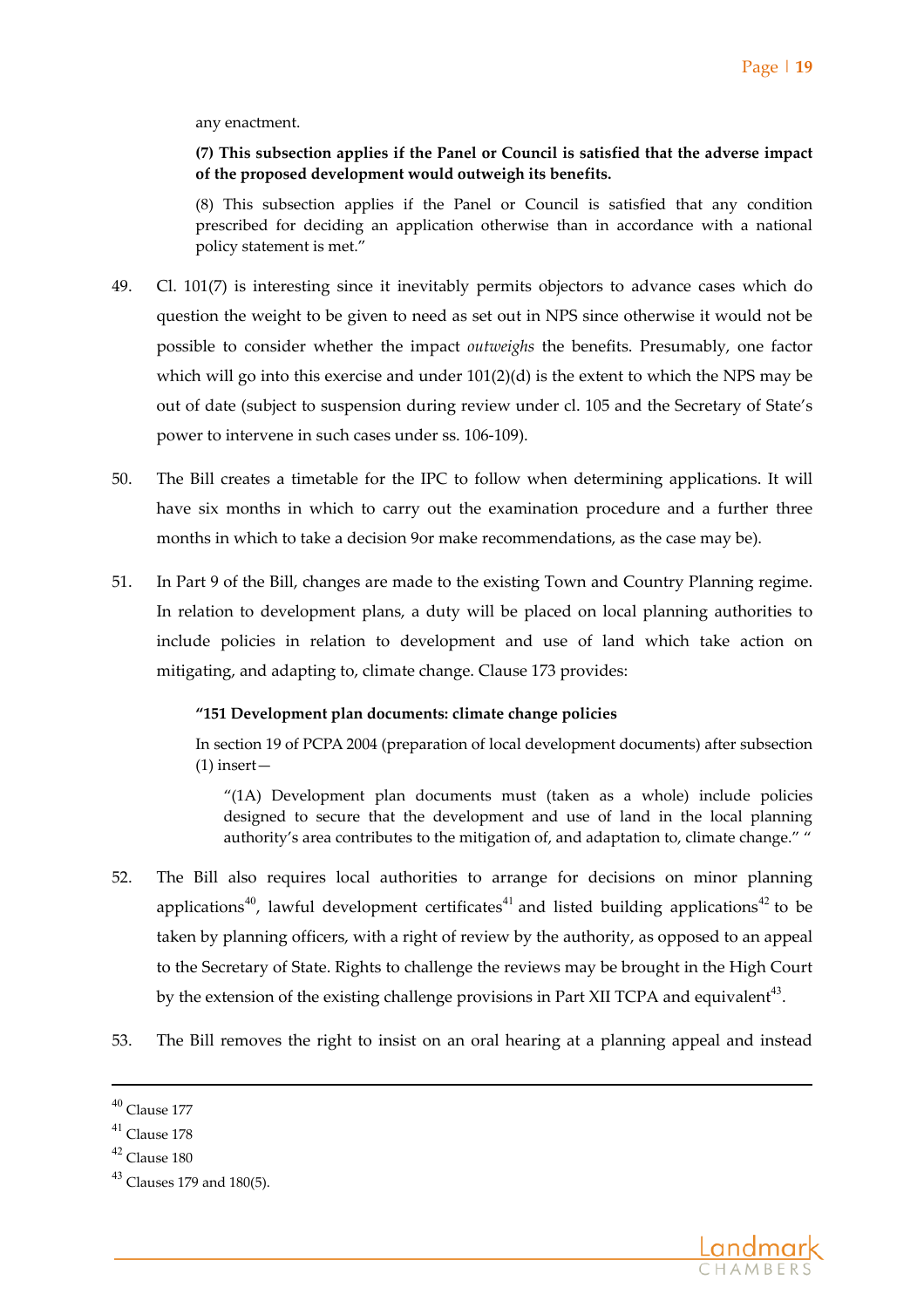empowers the Secretary of State to determine the appropriate procedure for planning appeals without any right of the appellant or local authority to be consulted<sup>44</sup>.

54. One significant change introduced at the Third Reading is the requirement in clause 58 for the IPC to have regard to a local impact report prepared by local authorities affected by applications for development consents. This amendment was introduced by Clive Betts MP, one of the leading Labour Planning Bill rebels. In supporting this amendment, the Secretary of State said that:<sup>45</sup>

> "It would require the IPC to invite affected local authorities to produce reports on the views of their residents, the impact of a proposal on a community and its interaction with the local development plan. The legal formulation says that the commission "must have regard" to the local impact report, and that is a pretty strong way of making sure that elected local authorities have a bigger say on behalf of their communities. I entirely accept that this is a question of democracy. I want to make sure that we build in as many checks and balances as possible, but at the same time ensure that decisions are made speedily and efficiently. Local authorities will also be statutory parties to the examination. The arguments about the need for a formal role for local government have been very strong indeed, and I very much welcome new clause 42, and the supporting amendments Nos. 349 and 355."

Clause 58 provides:

#### "**58 Local impact reports**

(1) Subsection (2) applies where the Commission—

(a) has accepted an application for an order granting development consent, and

(b) has received—

(i) a certificate under section 56(2) in relation to the application, and

(ii) where section 57 applies, a notice under that section in relation to the application.

(2) The Commission must give notice in writing to each of the following, inviting them to submit a local impact report to it—

(a) each authority which, in relation to the application, is a relevant local authority within the meaning given by section 99(5), and

(b) the Greater London Authority if the land to which the application relates, or any part of it, is in Greater London.

(3) A "local impact report" is a report in writing giving details of the likely impact of the proposed development on the authority's area (or any part of that area). (4) "The proposed development" is the development for which the application seeks development consent.

(5) A notice under subsection (2) must specify the deadline for receipt by the Commission of the local impact report.

a de la construcción de la construcción de la construcción de la construcción de la construcción de la construcció<br>La construcción de la construcción de la construcción de la construcción de la construcción de la construcc

(6) The deadline is the deadline for completion of the examination of the



<sup>44</sup> Clause 190.

<sup>45</sup> *Hansard*, <sup>25</sup> June, 2008, Col 352.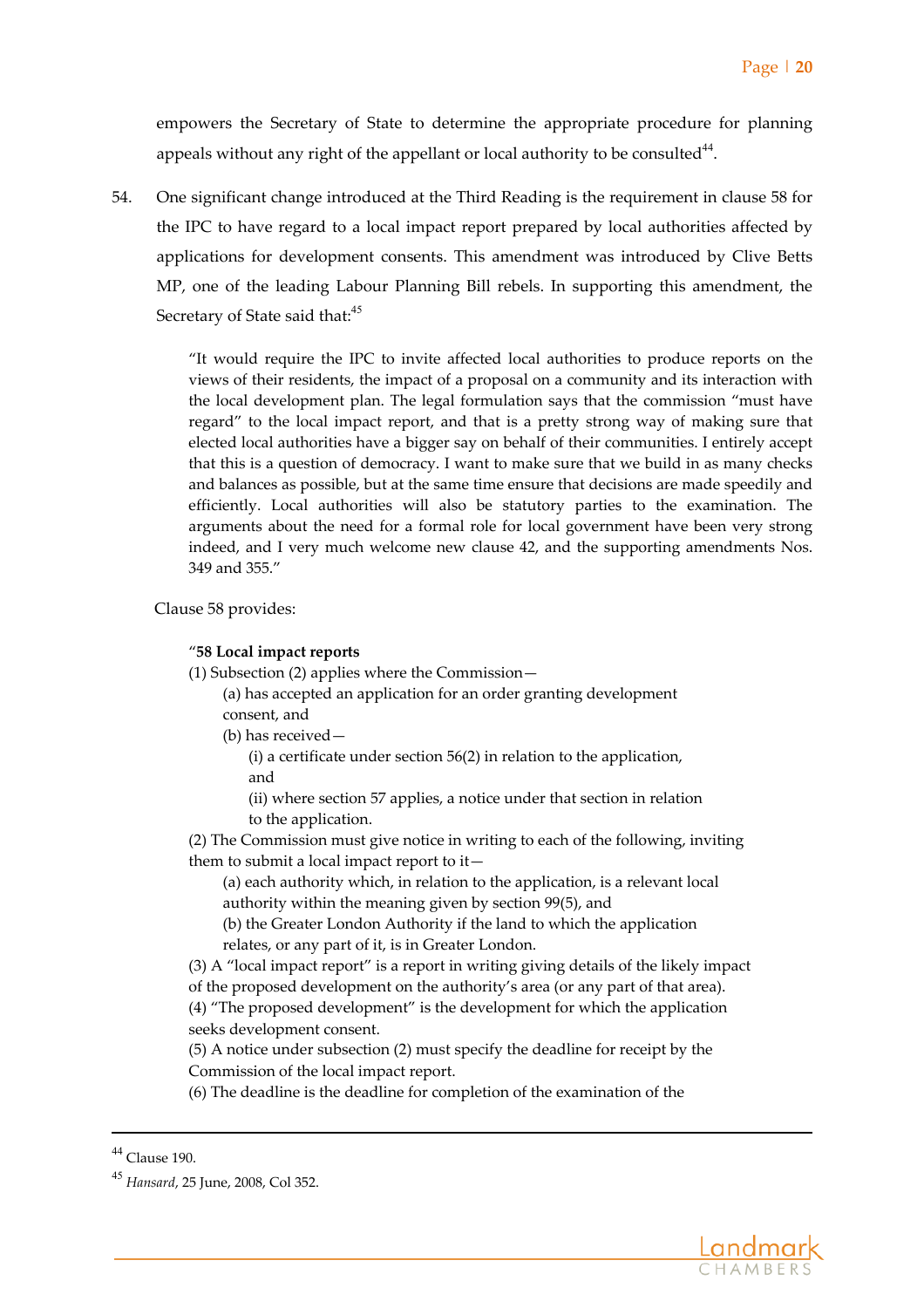application by a Panel or a single Commissioner (see section 96)."

#### **Are the reforms needed to speed up the process?**

55. Why is a completely new procedure required? The answer DCLG gives is a concern with "long, drawn out planning processes" and Heathrow Terminal 5 in particular. Inquiries such as T5, we are told, are far too long and costly and a recipe for prevarication and for lawyers to complicate the process. However, what is constantly ignored is that T5 was an exceptional inquiry and this was recognised by the Inspector in his report.

> "Inquiries such as this, however, will always be exceptional and must inevitably take time if all those concerned are to be given a fair hearing."

- 56. The Competition Commission in its recent report on the Groceries Inquiry found that the planning system due to its cost and complexity was a barrier to entry to retailers seeking to enter the market. If that complexity is a barrier to commercial organisations it does not say much for making the system more complex.
- 57. There appear to be less drastic and more inclusive responses to the problem of lengthy and complex planning process. Firstly, reduce the bulk of policy and simplify procedure, as DCLG claims it is committed to doing. Planning policy is so complex and unwieldy that it provides itself a barrier to understanding by not only local communities but local authority members who are heavily reliant on their officers to steer them through the morass of policy. Simplification of policy would free up the time of planners in local government rather than having to spend a disproportionate amount of time on policy issues. Procedure is to be simplified in part (e.g. with heritage consents) but the example of the simplification of environmental permitting which began with The Environmental Permitting Regulations 2007 is not being followed. On the contrary, the planning system is to be made more complex.
- 58. Secondly, greater control over inquiry procedure should be given to inspectors, with specialist training if necessary. Reasonable control over procedure is the key. The right to present evidence and question witnesses at inquiries does not mean that they should be unfocussed or lengthy, but should be directed to the key issues. The new commissioners will, in any event, be required to exercise strict control over procedures and evidence: why not keep the experienced planning Inspectorate and inquiries, and give them more power to control the process?
- 59. Procedures can be kept within reasonable limits as shown by the recent Parliamentary Select Committee hearings into the Crossrail Bill (a far larger project than T5) where

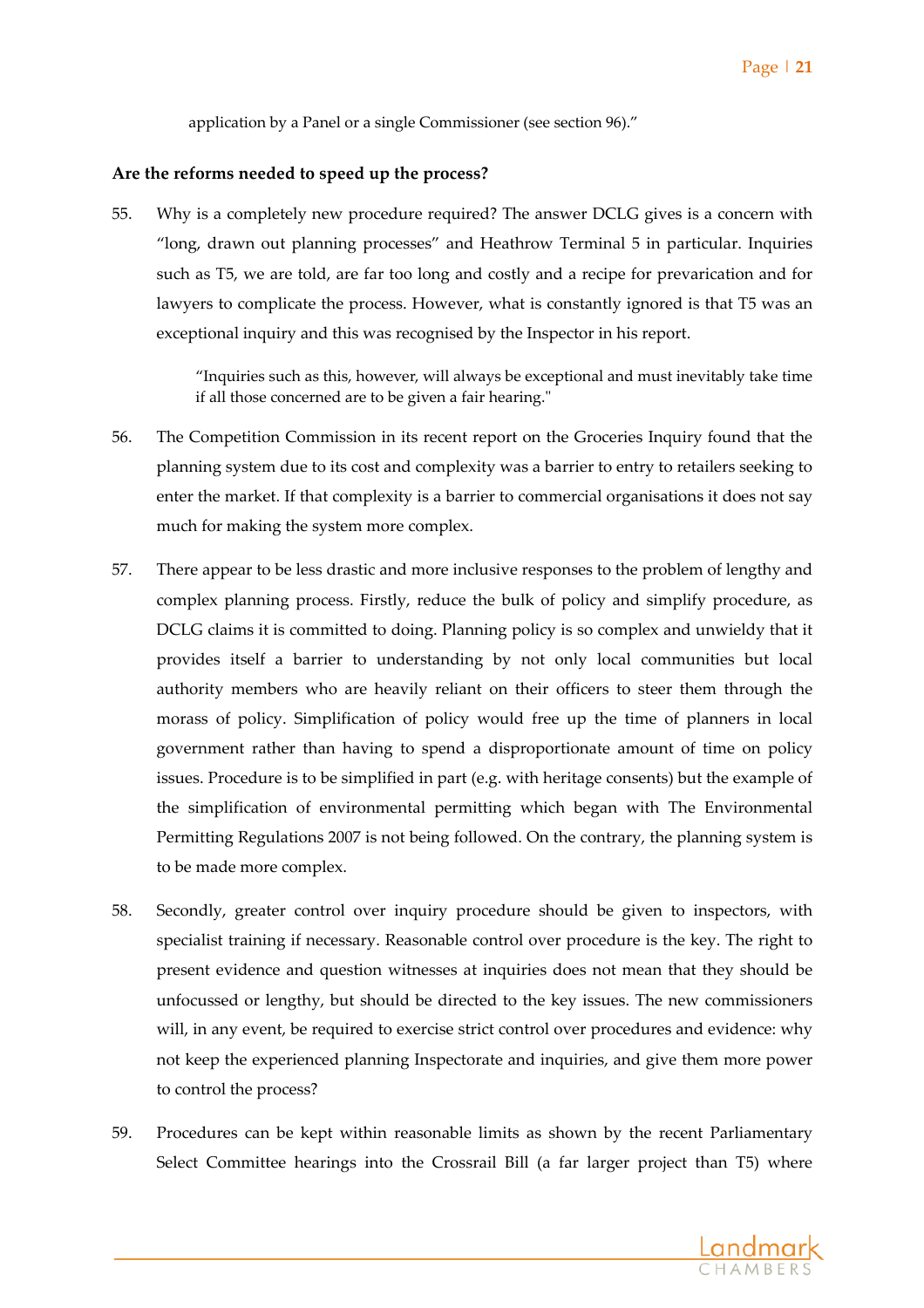evidence was kept short and focussed on the essential issues. The Lords began hearings in February 2008, reported in May and the Crossrail Act 2008 became law on 22 July. In Commons and Lords there were just over 100 sitting days in total for the largest rail project since the 19th century. T5 had 525 sitting days. Michael Barnes QC the inspector at the Hinkley "C" nuclear inquiry in the late 1980s, managed to complete his inquiry in good time by setting reasonable limits to evidence and succeeded without depriving interested parties of the right to call evidence and ask questions. Why this experience has not been built upon by government is unclear.

60. Under the planning system, interested parties have the right to attend inquiries, present evidence and ask questions if there a proposals for new housing, superstores, or anything which goes to inquiry. It is difficult to reconcile those rights with the Bill's curtailment of participation in *major* projects which will have a far greater impact on the environment and local communities.

## **Article 6 and fairness**

- 61. There is a suggestion that the new proposals might breach Article 6 ECHR.
- 62. Article 6 provides that:

"In the determination of his civil rights and obligations or of any criminal charge against him, everyone is entitled to a fair and public hearing within a reasonable time by an independent and impartial tribunal established by law. Judgment shall be pronounced publicly but the press and public may be excluded from all of part of the trial in the interests of morals, public order or national security…"

63. The Secretary of State has issued a statement under s. 19 Human Rights Act 1998 confirming that in her view the Bill complies with the ECHR. While this it is probably the case that the Bill itself it compatible with the ECHR, it is important to be aware that the discretion given to the IPC in relation to matters of procedure must be exercised in individual cases in a manner that is ECHR compliant. The wide discretion that the IPC will enjoy regarding the procedure preliminary to and at hearings will mean that consideration of the procedural guarantees in Art 6 will be relevant in most applications it hears.

# *Fair Hearings*

64. The key question raised by the Bill is when the IPC must allow oral submissions and cross‐ examination in order for its procedures to be fair. The point is an important one due to the central place accorded to oral argument in the common law adversarial tradition. In *Sengupta v Holmes* [2002] EWCA Civ 1104 [38], Laws L.J explained that:

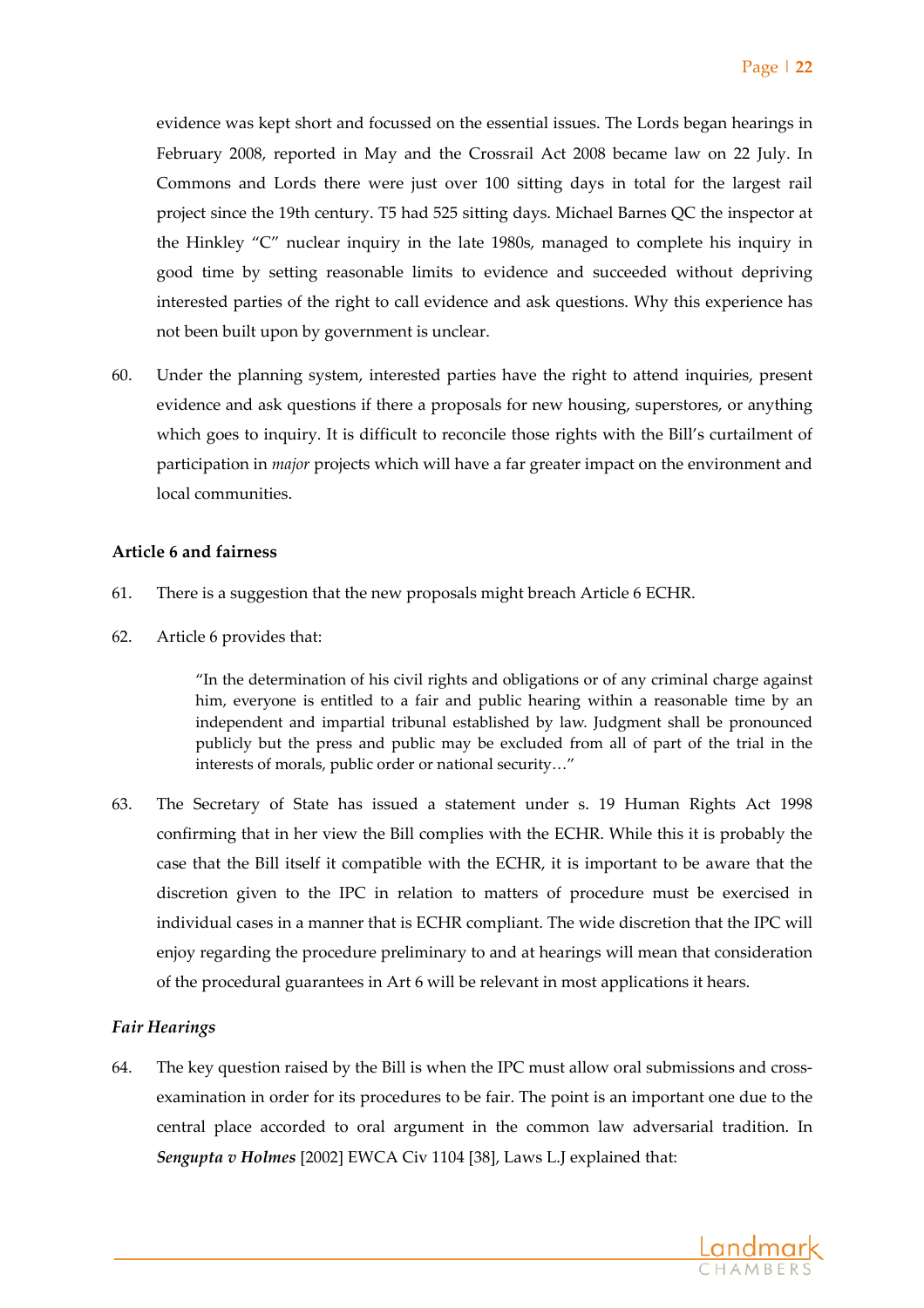"…oral argument is perhaps the most powerful force there is, in our legal process to promote a change of mind by the judge. That judges in fact change their minds under the influence of oral argument is not an arcane feature of the system; it is at the centre of it."

- 65. Nevertheless, a fair "hearing" does not automatically entail an opportunity to be *heard orally*. In civil cases, it has been held that, in order to determine whether an oral hearing is required in order for a *fair* hearing, the nature of the application must be examined. For example, in *BLCT (13096) Limited v J Sainsbury plc* [2003] EWCA Civ 884; [2004] P & CR 32, the Court of Appeal held that Art.6 did not require an oral hearing of an application for leave to appeal. The question was one of law, and there was no question of any decision either on the facts or as to any party's credibility.
- 66. The cases establish that one is entitled to an oral hearing where fairness requires is, but this will not be so in every case: *R(Ewing) v Department of Constitutional Affairs* [2006] 2 All ER 99, [27]; *R (on the application of West) v Parole Board* [2005] 1 WLR 350. In the latter case, the House of Lords held that where a Parole Board determines a challenge to the revocation of a prisoner's licence, whether an oral hearing is required depends upon the facts of each case. A hearing is likely, their Lordships said, where facts are in issue that could affect the outcome or where it might contribute to achieving a just decision. Similarly in *R(Vetterlein) v Hampshire CC* [2002] Env. L.R. 198 Sullivan J said this:

"68. The special meeting was held in public. The agenda was available to members and to the public beforehand. In deciding whether there has been a breach of Article 6(1) the procedures have to be looked at in their entirety, including the earlier opportunities to make representations during the consultation process and the subsequent right to seek relief by way of judicial review if the Council errs in law. A 'fair' hearing does not necessarily require an oral hearing, much less does it require that there should be an opportunity to cross‐examine. Whether a particular procedure is ʹfairʹ will depend upon all the circumstances, including the nature of the claimantʹs interest, the seriousness of the matter for him and the nature of any matters in dispute."

67. The European Court of Human Rights has held that the absence of an oral hearing may violate Art. 6(1) in proceedings related to the exercise of a profession: *Bakker v Austria* App 43454/98. But not in a case involving only technical issues: *Göç v Turkey* (2002) 35 EHRR 134, [51]‐][52]. The decision in *Jacobsson v Sweden (No.2)* (2001) 32 EHRR 463, makes clear that each case must be determined on its own facts:

> "49. ... the Court does not find on the evidence before it that the applicantʹs submissions to the Supreme Administrative Court were capable of raising any issues of fact or of law pertaining to his building rights which were of such a nature as to require an oral hearing for their disposition ... on the contrary, given the limited nature of the issues to be determined by it, the Supreme Administrative Court, although it acted as the first and only judicial instance in the case, was dispensed from its normal obligation under Article 6(1) to hold an oral hearing."

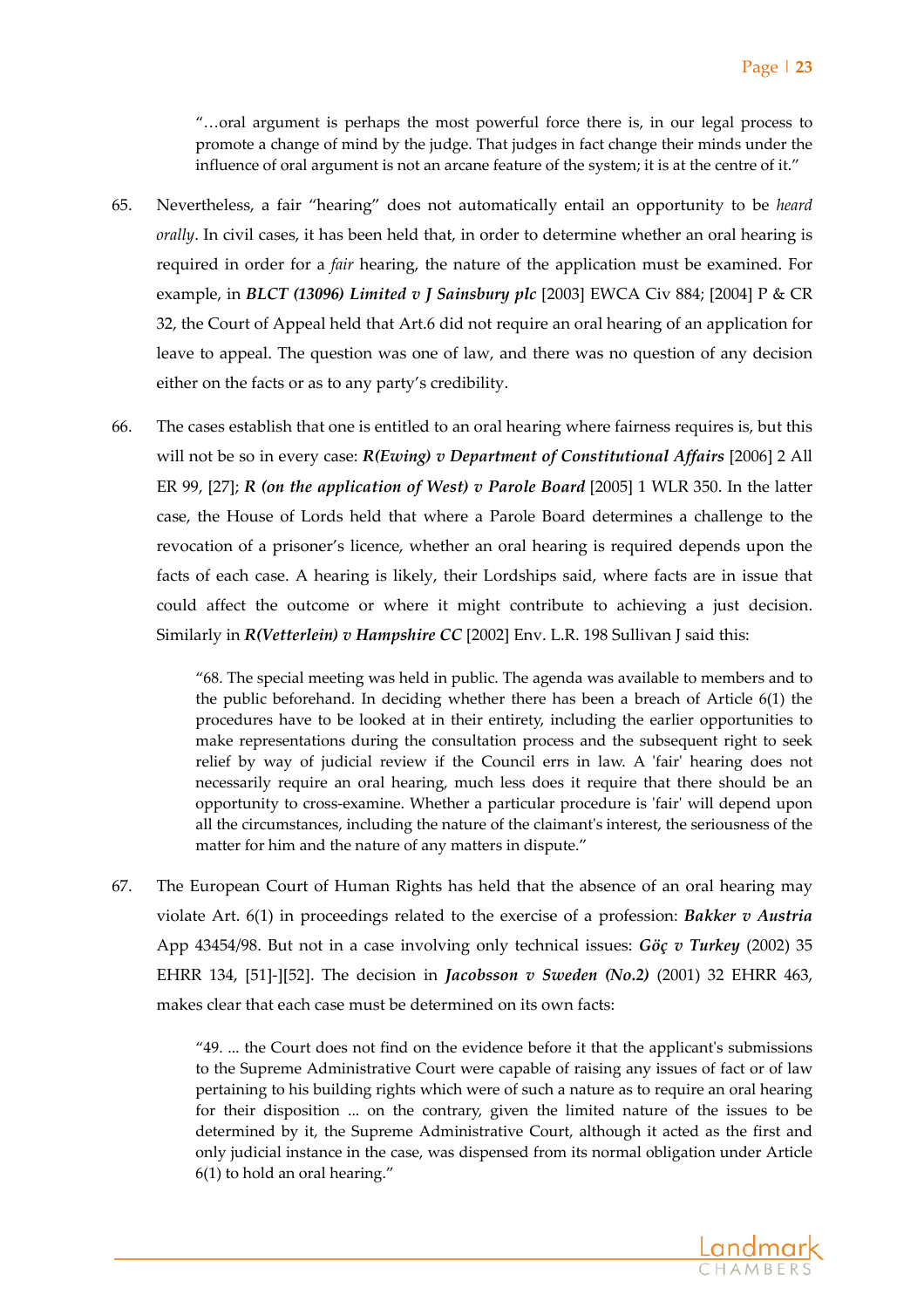68. If effective opposition to large infrastructure projects on, amongst other things, environmental grounds is to be made, it will be crucial to present oral submissions and test evidence by cross examination in many cases. Documentary evidence will often need to be tested orally. In *R v Secretary of State for Wales, ex p Emery* [1996] 4 All ER 1, it was held that conflicts of documentary evidence as to the existence of footpaths should have been examined orally at inquiry. In the context of planning inquiries, Lord Edmund Davies recognised in *Bushell v Secretary of State for the Environment* [1981] AC 75, 116, that:

> "there is a massive body of accepted decisions establishing that procedural fairness requires that a party be given an opportunity of challenging by cross-examination witnesses called by other parties on relevant issues."

69. In *R(Adlard) v Secretary of State for the Environment* [2002] 1 WLR 2515, however, it was held not to be unfair to deny an oral hearing to the objectors to a planning application for the expansion of a football stadium. The Court of Appeal held that there was no warrant either in domestic or Strasbourg jurisprudence for concluding that where the administrative decisions taken at first instance were generally likely to turn on questions of judgment and discretion rather than on oral findings of fact, the statutory scheme had to provide for an oral hearing at that initial stage. Simon Brown L.J. concluded that:

> "31. For my part, I can find no warrant, whether in domestic or in Strasbourg jurisprudence, for concluding that where, as in *Runa Begum* and as again here, the administrative decisions taken at first instance are generally likely to turn on questions of judgment and discretion rather than on findings of fact, the statutory scheme must provide for an oral hearing at that initial stage. On the contrary, I have reached the clearest conclusion that the statutory scheme as a whole is plainly compliant with article 6 and that there is no need to resort to the Secretary of Stateʹs call‐in power to make it so.

> 32. With regard to issue (i) I add just this. The remedy of judicial review in my judgment amply enables the court to correct any injustice it perceives in an individual case. If, in short, the court were satisfied that exceptionally, on the facts of a particular case, the local planning authority had acted unfairly or unreasonably in denying an objector any or any sufficient oral hearing, the court would quash the decision and require such a hearing to be given. This presents no difficulties: Mr McCracken disputes neither the authorityʹs power to conduct such a hearing nor the court's power to order it. I should make it plain, however, that I am by no means persuaded that any oral hearing was required on the facts of the present case. Quintessentially the decision whether or not the permit this development (and the departure from the development plan which it represents) involves questions of discretion and planning judgment rather than the resolution of primary fact. When invited to identify the most acute factual issues in the case Mr McCracken could find nothing more telling than: (a) whether the development would result in 3,744 more parked cars (the appellantsʹ estimate) or a maximum of 2,500 parked cars (the respondent's rival case); and (b) whether only 1,080 cars could be accommodated within the suggested area (as the appellants contend) or as many as  $1,800-2,300$  (the respondents' estimate)."

70. Even in compulsory acquisition cases, Strasbourg has not considered a hearing to be